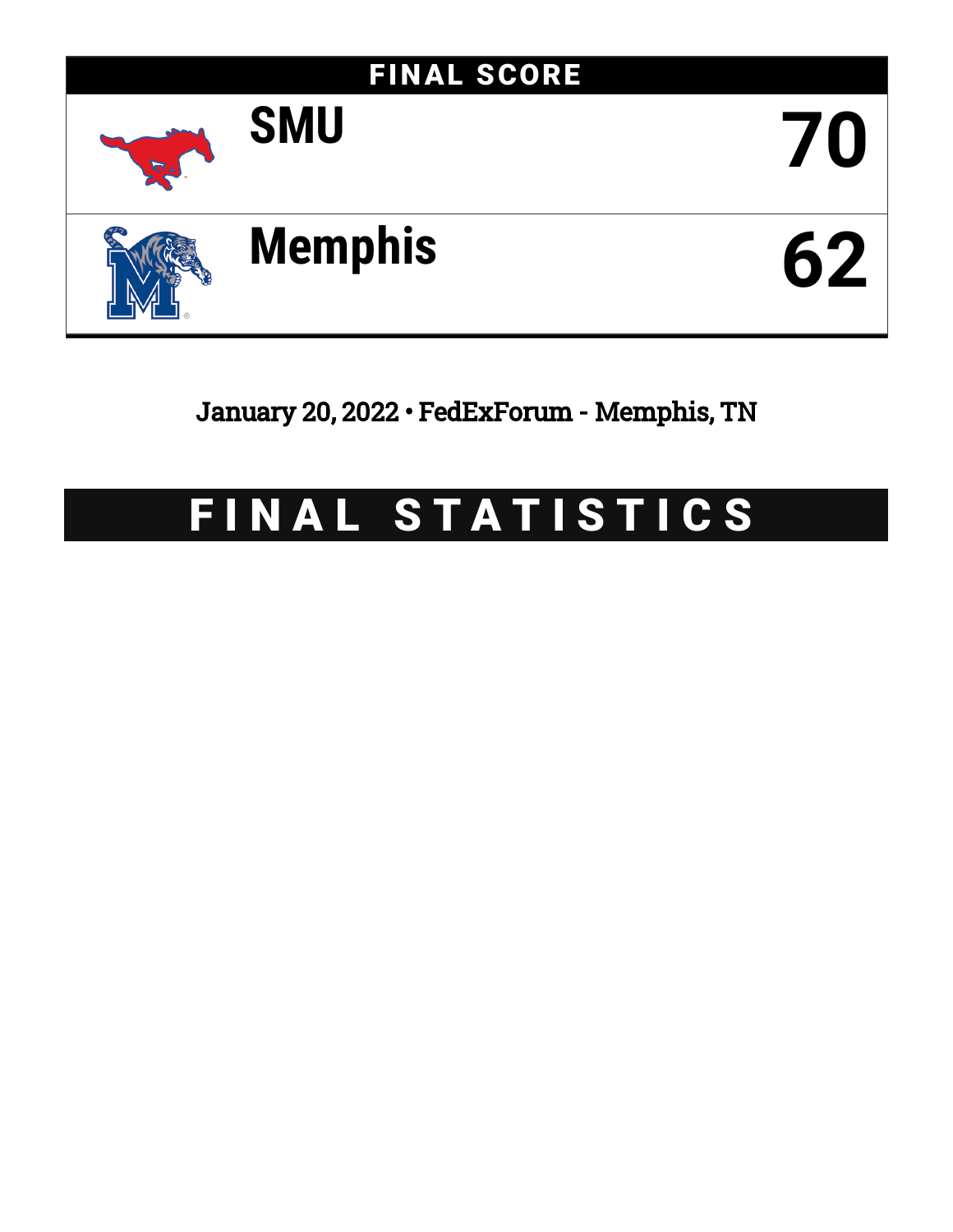### **Official Box Score SMU vs Memphis Game Totals -- Final Statistics January 20, 2022 at FedExForum - Memphis, TN**



### **SMU 70**

| Player                   | S  | <b>Pts</b>   | FG.      | 3FG      | FT        | OR            | DR | TR | PF            | A               | TO       | <b>BIK</b> | Stl      | Min | $+/-$ |
|--------------------------|----|--------------|----------|----------|-----------|---------------|----|----|---------------|-----------------|----------|------------|----------|-----|-------|
| DAVIS, KENDRIC           | G  | 20           | $6 - 14$ | 2-5      | $6 - 10$  | 0             | 2  | 2  |               | 0               |          |            | 2        | 37  | 10    |
| BANDOUMEL, EMMANUEL      | G  | 13           | $4 - 10$ | $2-6$    | $3 - 3$   |               | 3  | 4  | 0             |                 |          | 0          |          | 39  | 6     |
| NUTALL, ZACH             | G  | 2            | 1-6      | $0 - 4$  | $0 - 0$   | 0             | 3  | 3  |               |                 |          | $\Omega$   | 1        | 15  | 4     |
| <b>WEATHERS, MICHAEL</b> | G  | 11           | $5-9$    | $1 - 3$  | $0 - 1$   | $\mathcal{P}$ | 6  | 8  | 3.            | 2               | 5        | 2          | 2        | 28  | $-1$  |
| <b>WEATHERS, MARCUS</b>  | F. | 11           | $4 - 7$  | 1-3      | $2 - 3$   | 2             | 4  | 6  | 4             | 2               | 4        | 0          | 2        | 27  | 3     |
| PHELPS, ZHURIC           | G  | 4            | $1 - 2$  | $0 - 1$  | $2 - 2$   |               | 4  | 5  |               | 4               |          | $\Omega$   | 0        | 25  | 8     |
| SMITH, JALEN             | G  | $\mathbf{0}$ | $0 - 2$  | $0 - 1$  | $0 - 0$   |               | 0  |    | 0             | 0               | 0        | 0          | 0        | 4   | $-7$  |
| YOUNG JR., JAHMAR        | F. | 5            | $1 - 1$  | $0 - 0$  | $3 - 4$   |               | 2  | 3  |               | 0               | $\Omega$ |            | 0        | 7   | 3     |
| <b>CLARK, TRISTAN</b>    | F  | 0            | $0 - 1$  | $0 - 0$  | $0 - 0$   | 0             | 2  | 2  | 4             |                 | 0        |            | 0        | 9   | 0     |
| AGUNANNE, FRANKLIN       | F. | 4            | $1 - 2$  | $0 - 0$  | $2 - 3$   | 1             | 2  | 3  | $\mathcal{P}$ |                 | 0        | $\Omega$   | $\Omega$ | 9   | 14    |
| <b>TEAM</b>              |    |              |          |          |           | 0             | 2  | 2  | $\Omega$      |                 | 1        |            |          |     |       |
| <b>TOTALS</b>            |    | 70           |          | $6 - 23$ | $18 - 26$ | 9             | 30 | 39 | 17            | 12 <sup>2</sup> | 14       | 5          | 8        |     |       |
|                          |    |              |          | 23-54    |           |               |    |    |               |                 |          |            |          |     | 200   |

| <b>Shooting By Period</b><br>Period | FG        | FG%   | 3FG      | 3FG%  | FТ        | FT%   | Deadball Rebounds: 3,0<br>Last FG: 2nd-02:41               |
|-------------------------------------|-----------|-------|----------|-------|-----------|-------|------------------------------------------------------------|
| 1st Half                            | 13-31     | 42%   | $2 - 11$ | 18%   | 4-8       | 50%   | Biggest Run: 10-0                                          |
| 2nd Half                            | $10 - 23$ | 43%   | $4 - 12$ | 33%   | $14 - 18$ | 78%   | Largest lead: By 15 at 2nd-02:41<br>Technical Fouls: None. |
| Game                                | 23-54     | 42.6% | $6 - 23$ | 26.1% | 18-26     | 69.2% |                                                            |

# **Memphis 62**

| No. | Plaver                  | S  | Pts           | FG       | 3FG      | FT        | 0 <sub>R</sub> | DR       | TR             | PF        | A  | TO       | <b>B</b> lk | Stl      | Min        | $+/-$       |
|-----|-------------------------|----|---------------|----------|----------|-----------|----------------|----------|----------------|-----------|----|----------|-------------|----------|------------|-------------|
| 00  | TIMBERLAKE, EARL        | G  | 5             | $2-6$    | $0 - 1$  | 1-2       | 2              | 3        | 5              | 4         |    | 3        | 0           |          | 23         | $-2$        |
| 01  | <b>BATES, EMONI</b>     | F. | 6             | $3-9$    | $0 - 2$  | $0 - 0$   | $\overline{2}$ | 4        | 6              | 2         | 0  | 4        | 0           |          | 24         | $-12$       |
| 02  | DUREN, JALEN            | С  |               | $4-9$    | $0 - 0$  | $3 - 7$   | 3              | 6        | 9              | 4         | 2  | 0        | 2           | 0        | 26         | $\mathbf 0$ |
| 11  | <b>QUINONES, LESTER</b> | G  | 4             | $2 - 8$  | $0 - 4$  | $0 - 0$   | 0              | 6        | 6              | 3         | 1  |          | 0           |          | 35         | -8          |
| 20  | MINOTT, JOSH            | F  | 4             | $1 - 5$  | $0 - 1$  | $2 - 3$   | 1              | 2        | 3              | 3         |    | 1        | 0           |          | 25         | -9          |
| 10  | LOMAX, ALEX             | G  | 5             | $2 - 5$  | $0 - 0$  | $1 - 1$   | 0              | 5        | 5              |           | 5  | 1        |             | 4        | 26         | $-4$        |
| 14  | <b>HARRIS, TYLER</b>    | G  | 17            | $7 - 12$ | 1-4      | $2 - 2$   | 0              | 0        | 0              | 3         |    | 0        | 0           | 0        | 27         | $-7$        |
| 23  | DANDRIDGE, MALCOLM      | C. | 8             | $3-6$    | $0 - 0$  | $2 - 4$   | 3              | $\Omega$ | 3              | 0         |    |          | 0           | 0        | 10         | $-4$        |
| 30  | <b>GLENNON, CONOR</b>   | G  | $\Omega$      | $0 - 0$  | $0 - 0$  | $0 - 0$   | 0              | 0        | $\mathbf{0}$   | 0         | 0  | 0        | 0           | $\Omega$ | 1          | 4           |
| 31  | <b>JACOBS, TADARIUS</b> | G  | $\mathcal{P}$ | $1 - 1$  | $0 - 0$  | $0 - 0$   |                |          | $\overline{2}$ | 0         | 0  | $\Omega$ | 0           | 0        | 3          | 2           |
|     | <b>TEAM</b>             |    |               |          |          |           | 0              | 0        | 0              | 0         |    | 4        |             |          |            |             |
|     | <b>TOTALS</b>           |    | 62            | 25-61    | $1 - 12$ | $11 - 19$ | 12             | 27       | 39             | <b>20</b> | 12 | 12       | 3           | 8        | <b>200</b> |             |

| Game                                | 25-61 | 41.0% | $1 - 12$ | 08.3% | $11 - 19$ | 57.9% |
|-------------------------------------|-------|-------|----------|-------|-----------|-------|
| 2nd Half                            | 17-35 | 49%   | 1-6      | 17%   | ჩ-11      | 55%   |
| 1st Half                            | 8-26  | 31%   | Ი-Ნ      | 00%   | $5-8$     | 63%   |
| <b>Shooting By Period</b><br>Period | FG    | FG%   | 3FG      | 3FG%  | FT        | FT%   |

*Deadball Rebounds:* 2,0 *Last FG:* 2nd-00:06 *Biggest Run:* 6-0 *Largest lead:* By 0 at - *Technical Fouls:* None.

| Game Notes:                                                                | <b>Score</b>                             | 1st | 2 <sub>nd</sub> | TOT | <b>Points</b>     | <b>SMU</b>     | <b>MEM</b>     |
|----------------------------------------------------------------------------|------------------------------------------|-----|-----------------|-----|-------------------|----------------|----------------|
| Officials: Terry Oglesby, Jeffrey Anderson, Don Daily<br>Attendance: 13723 | <b>SMU</b>                               | 32  | 38              | 70  | In the Paint      | 32             | 44             |
|                                                                            | <b>MEM</b>                               | 21  | 41              | 62  | Off Turns         |                |                |
| Start Time: 07:01 PM ET                                                    |                                          |     |                 |     | 2nd Chance        |                |                |
| End Time: 09:18 PM ET<br>Game Duration: 2:16                               | SMU led for 37:54. MEM led for 0:00.     |     |                 |     | <b>Fast Break</b> |                |                |
| Conference Game:                                                           | Game was tied for 2:00.<br>Times tied: 0 |     | Lead Changes: 0 |     | Bench             |                | 32             |
|                                                                            |                                          |     |                 |     | Per Poss          | 1.029<br>32/68 | 0.925<br>31/67 |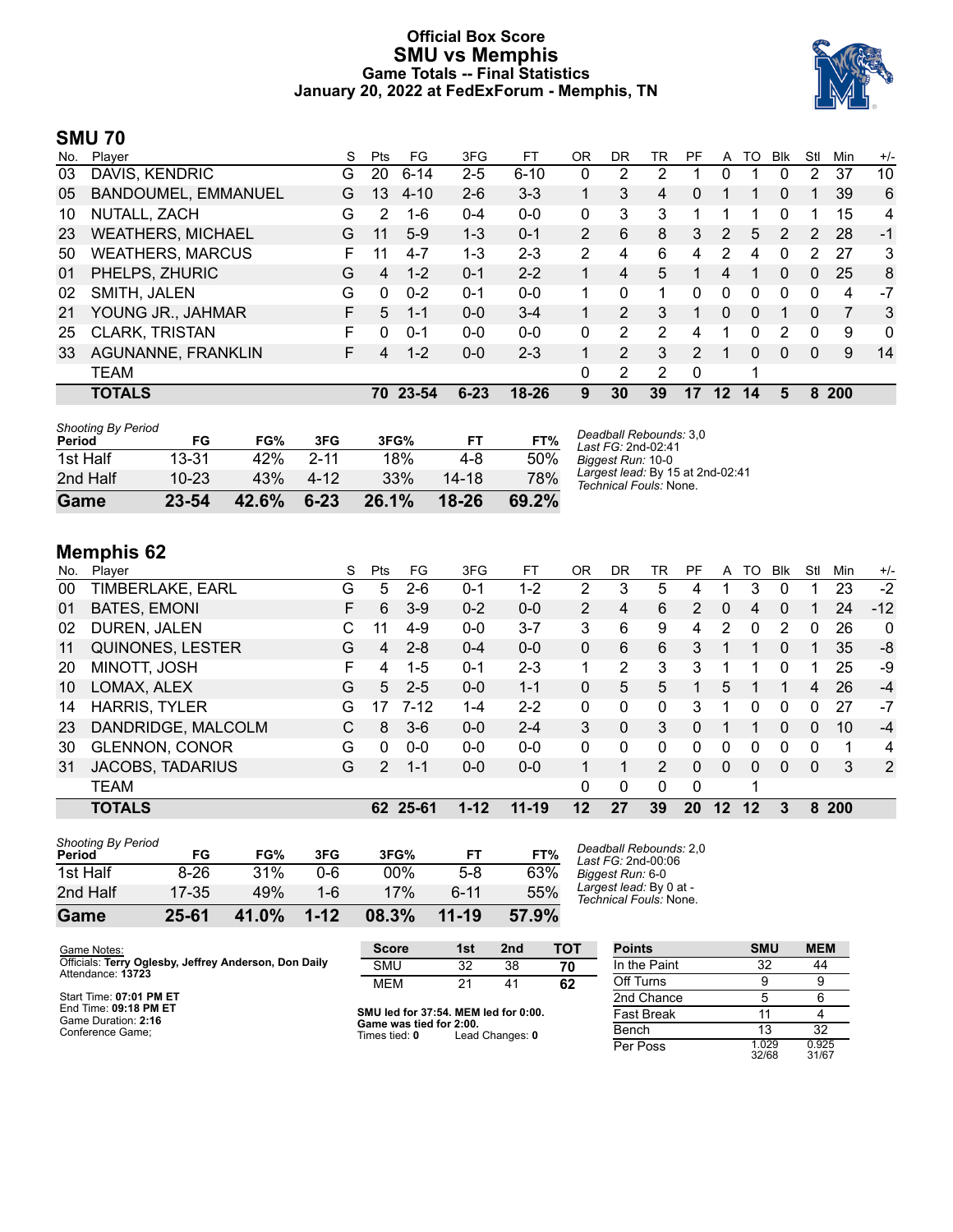#### **Official Box Score SMU vs Memphis First Half Statistics Only January 20, 2022 at FedExForum - Memphis, TN**



# **SMU 32**

| No. | Player                     | S  | <b>Pts</b>    | FG      | 3FG      | <b>FT</b> | <b>OR</b> | DR | TR             | <b>PF</b>     | A | TO       | <b>Blk</b> | Stl      | Min | $+/-$          |
|-----|----------------------------|----|---------------|---------|----------|-----------|-----------|----|----------------|---------------|---|----------|------------|----------|-----|----------------|
| 03  | DAVIS, KENDRIC             | G  | 5             | $2 - 8$ | $0 - 2$  | $1 - 2$   | 0         | 1  |                |               | 0 | 0        | 0          | 2        | 17  | 8              |
| 05  | <b>BANDOUMEL, EMMANUEL</b> | G  | 5             | $2-6$   | $1 - 4$  | $0 - 0$   |           |    | $\overline{2}$ | 0             | 0 |          | 0          | 0        | 19  | 9              |
| 10  | NUTALL, ZACH               | G  | 2             | $1 - 4$ | $0 - 2$  | $0 - 0$   | 0         | 3  | 3              | 0             | 1 |          | 0          |          | 10  | 10             |
| 23  | <b>WEATHERS, MICHAEL</b>   | G  | 6             | $3 - 3$ | $0 - 0$  | $0 - 1$   | 2         | 2  | 4              | 2             |   |          |            | 2        | 12  | 8              |
| 50  | <b>WEATHERS, MARCUS</b>    | F  |               | $3 - 4$ | $1 - 1$  | $0 - 0$   | 1         | 3  | 4              |               |   | 3        | 0          | 2        | 14  | 9              |
| 01  | PHELPS, ZHURIC             | G  | $\mathcal{P}$ | $1 - 2$ | $0 - 1$  | $0 - 0$   | 0         | 0  | 0              |               | 2 | 0        | 0          | 0        | 11  | 7              |
| 02  | SMITH, JALEN               | G  | 0             | $0 - 2$ | $0 - 1$  | $0-0$     | 1         | 0  | 1              | 0             | 0 | 0        | 0          | 0        | 4   | $-2$           |
| 21  | YOUNG JR., JAHMAR          | F  |               | $0 - 0$ | $0 - 0$  | $1 - 2$   | 1         | 1  | 2              | 0             | 0 | 0        |            | $\Omega$ | 3   | $-2$           |
| 25  | CLARK, TRISTAN             | F  | 0             | $0 - 0$ | $0 - 0$  | $0 - 0$   | $\Omega$  | 1  |                | $\mathcal{P}$ | 1 | 0        | 0          | 0        | 6   | $\overline{2}$ |
| 33  | AGUNANNE, FRANKLIN         | F. | 4             | $1 - 2$ | $0 - 0$  | $2 - 3$   |           | 1  | 2              |               | 0 | $\Omega$ | $\Omega$   | 0        | 5   | 6              |
|     | <b>TEAM</b>                |    |               |         |          |           | 0         | 2  | $\overline{2}$ | 0             |   |          |            |          |     |                |
|     | <b>TOTALS</b>              |    | 32            | 13-31   | $2 - 11$ | $4 - 8$   |           | 15 | 22             | 8             | 6 |          | 2          |          | 100 |                |
|     |                            |    |               |         |          |           |           |    |                |               |   |          |            |          |     |                |

| <b>Shooting By Period</b><br>Period | FG        | FG%   | 3FG      | 3FG%  |         | FT%   | Deadball Rebounds: 3,0<br>Last FG Half: SMU 2nd-02:41 |
|-------------------------------------|-----------|-------|----------|-------|---------|-------|-------------------------------------------------------|
| 1st Half                            | 13-31     | 42%   | -2-11    | 18%   | 4-8     | 50%   |                                                       |
| Game                                | $23 - 54$ | 42.6% | $6 - 23$ | 26.1% | $18-26$ | 69.2% |                                                       |

# **Memphis 21**

| No. | Player                  | S | <b>Pts</b>    | FG       | 3FG     | <b>FT</b> | <b>OR</b> | <b>DR</b>     | <b>TR</b>     | PF       | $\mathsf{A}$ | <b>TO</b> | <b>Blk</b>     | Stl | Min          | $+/-$        |
|-----|-------------------------|---|---------------|----------|---------|-----------|-----------|---------------|---------------|----------|--------------|-----------|----------------|-----|--------------|--------------|
| 00  | TIMBERLAKE, EARL        | G | 2             | $1 - 4$  | $0 - 1$ | $0 - 0$   |           | 0             |               | 2        | 0            | 2         | 0              |     | 8            | $-5$         |
| 01  | <b>BATES, EMONI</b>     | F | $\mathcal{P}$ | $1 - 6$  | $0 - 2$ | $0 - 0$   |           | 2             | 3             | 0        | 0            | 4         | $\overline{0}$ | 0   | 14           | $-11$        |
| 02  | DUREN, JALEN            | С |               | $0 - 1$  | $0 - 0$ | $1 - 2$   | 0         | 4             | 4             | 2        | 1            | 0         | 0              | 0   | 14           | -5           |
| 11  | <b>QUINONES, LESTER</b> | G | $\mathcal{P}$ | $1 - 3$  | $0 - 1$ | $0 - 0$   | $\Omega$  | 3             | 3             |          |              | 0         | $\Omega$       |     | 18           | -8           |
| 20  | MINOTT, JOSH            | F | 0             | $0 - 0$  | $0 - 0$ | $0 - 0$   | $\Omega$  | 2             | 2             | 2        |              |           | 0              |     | 6            | -8           |
| 10  | LOMAX, ALEX             | G | $\Omega$      | $0 - 2$  | $0 - 0$ | $0 - 0$   | $\Omega$  | $\mathcal{P}$ | $\mathcal{P}$ | 0        | 1            | 0         | $\mathbf{0}$   |     | 13           | -8           |
| 14  | <b>HARRIS, TYLER</b>    | G | 6             | $2 - 4$  | $0 - 2$ | $2 - 2$   | $\Omega$  | 0             | 0             |          | 0            | 0         | 0              | 0   | 14           | $-4$         |
| 23  | DANDRIDGE, MALCOLM      | C | 8             | $3-6$    | $0 - 0$ | $2 - 4$   | 3         | 0             | 3             | $\Omega$ |              |           | $\Omega$       | 0   | 10           | $-4$         |
| 30  | <b>GLENNON, CONOR</b>   | G | 0             | $0 - 0$  | $0 - 0$ | $0 - 0$   | 0         | 0             | $\Omega$      | 0        | 0            | 0         | 0              | 0   | $\mathbf{0}$ | $\mathbf{0}$ |
| 31  | <b>JACOBS, TADARIUS</b> | G | 0             | $0 - 0$  | $0 - 0$ | $0 - 0$   | $\Omega$  |               |               | 0        | 0            | 0         | $\Omega$       | 0   | 2            | $-2$         |
|     | <b>TEAM</b>             |   |               |          |         |           | $\Omega$  | 0             | 0             | 0        |              |           |                |     |              |              |
|     | <b>TOTALS</b>           |   | 21            | $8 - 26$ | $0 - 6$ | $5 - 8$   | 5         | 14            | 19            | 8        | 5            | 9         | 0              | 3   | 100          |              |

| <b>Shooting By Period</b><br>Period | FG        | FG%   | 3FG      | 3FG%   | FТ        | FT%   |
|-------------------------------------|-----------|-------|----------|--------|-----------|-------|
| 1st Half                            | $8 - 26$  | 31%   | റ-6      | $00\%$ | 5-8       | 63%   |
| Game                                | $25 - 61$ | 41.0% | $1 - 12$ | 08.3%  | $11 - 19$ | 57.9% |

*Deadball Rebounds:* 2,0 *Last FG Half:* MEM 2nd-00:06

| Game Notes:                                                                | <b>Score</b> | 1st | 2 <sub>nd</sub> | <b>TOT</b> | <b>Points (This Period)</b> | <b>SMU</b>              | <b>MEM</b>     |
|----------------------------------------------------------------------------|--------------|-----|-----------------|------------|-----------------------------|-------------------------|----------------|
| Officials: Terry Oglesby, Jeffrey Anderson, Don Daily<br>Attendance: 13723 | <b>SMU</b>   | 32  | 38              | 70         | In the Paint                |                         | 14             |
|                                                                            | <b>MEM</b>   | 21  | 41              | 62         | Off Turns                   |                         |                |
| Start Time: 07:01 PM ET                                                    |              |     |                 |            | 2nd Chance                  |                         |                |
| End Time: 09:18 PM ET<br>Game Duration: 2:16                               |              |     |                 |            | <b>Fast Break</b>           |                         |                |
| Conference Game:                                                           |              |     |                 |            | Bench                       |                         |                |
|                                                                            |              |     |                 |            | Per Poss                    | $0.94^{\circ}$<br>15/34 | 0.636<br>11/33 |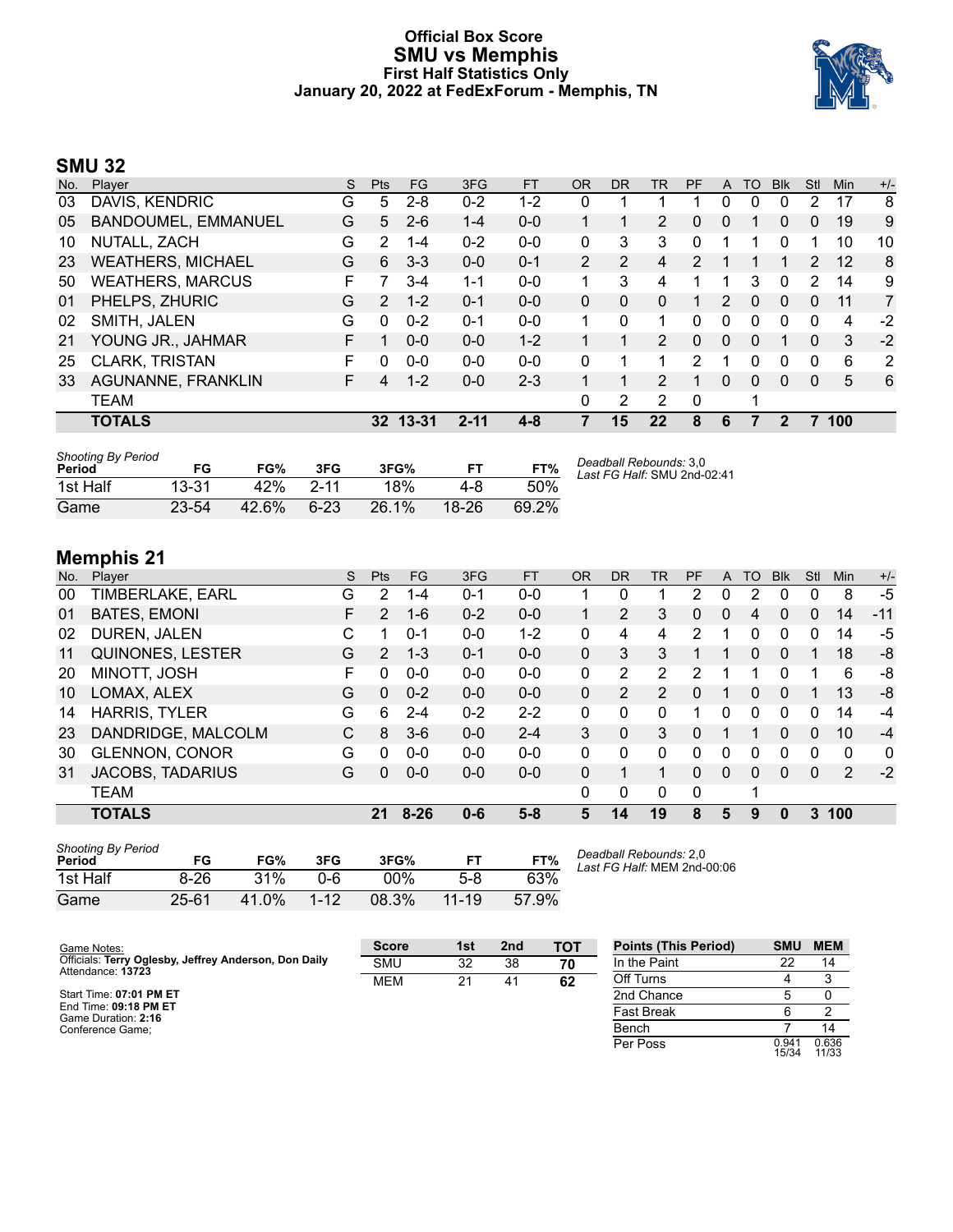#### **Official Play-By-Play SMU vs Memphis First Half January 20, 2022 at FedExForum - Memphis, TN**



#### **Period 1**

<mark>Starters:</mark><br>SMU: 3 DAVIS,KENDRIC (G); 5 BANDOUMEL,EMMANUEL (G); 10 NUTALL,ZACH (G); 23 WEATHERS,MICHAEL (G); 50 WEATHERS,MARCUS (F);<br>**Memphis**: 0 TIMBERLAKE,EARL (G); 1 BATES,EMONI (F); 2 DUREN,JALEN (C); 11 QUINONES,LESTE

| Time           | <b>VISITORS: SMU</b>                                             | <b>Score</b> | <b>Margin</b>  | <b>HOME: Memphis</b>                              |
|----------------|------------------------------------------------------------------|--------------|----------------|---------------------------------------------------|
| 19:42          |                                                                  |              |                | MISSED JUMPER by TIMBERLAKE, EARL                 |
| 19:37          | REBOUND (DEF) by TEAM                                            |              |                |                                                   |
| 19:15          | MISSED 3PTR by BANDOUMEL, EMMANUEL                               |              |                |                                                   |
| 19:12          |                                                                  |              |                | REBOUND (DEF) by MINOTT, JOSH                     |
| 19:05          |                                                                  |              |                | TURNOVER (BADPASS) by TIMBERLAKE, EARL            |
| 19:05          | STEAL by WEATHERS, MARCUS                                        |              |                |                                                   |
| 18:55          | TURNOVER (BADPASS) by NUTALL, ZACH                               |              |                |                                                   |
| 18:55          |                                                                  |              |                | STEAL by QUINONES, LESTER                         |
| 18:41          |                                                                  |              |                | MISSED LAYUP by DUREN, JALEN                      |
| 18:37<br>18:32 | REBOUND (DEF) by WEATHERS, MARCUS<br>MISSED 3PTR by NUTALL, ZACH |              |                |                                                   |
| 18:29          |                                                                  |              |                | REBOUND (DEF) by QUINONES, LESTER                 |
| 18:22          |                                                                  |              |                | TURNOVER (BADPASS) by TIMBERLAKE, EARL            |
| 18:14          | TURNOVER (BADPASS) by WEATHERS, MICHAEL                          |              |                |                                                   |
| 18:14          |                                                                  |              |                | STEAL by MINOTT, JOSH                             |
| 18:07          |                                                                  |              |                | TURNOVER (BADPASS) by BATES, EMONI                |
| 18:07          | STEAL by NUTALL, ZACH                                            |              |                |                                                   |
| 18:03          | MISSED DUNK by BANDOUMEL, EMMANUEL                               |              |                |                                                   |
| 18:00          | REBOUND (OFF) by WEATHERS, MARCUS                                |              |                |                                                   |
| 18:00          | GOOD! LAYUP by WEATHERS, MARCUS [FB]                             | $0 - 2$      | V <sub>2</sub> |                                                   |
| 18:00          |                                                                  |              |                | SUB OUT: TIMBERLAKE, EARL                         |
| 18:00          |                                                                  |              |                | SUB IN: LOMAX, ALEX                               |
| 17:53          |                                                                  |              |                | MISSED JUMPER by BATES, EMONI                     |
| 17:53          | BLOCK by WEATHERS, MICHAEL                                       |              |                |                                                   |
| 17:49          |                                                                  |              |                | REBOUND (OFF) by BATES, EMONI                     |
| 17:46<br>17:46 | STEAL by WEATHERS, MICHAEL                                       |              |                | TURNOVER (BADPASS) by BATES, EMONI                |
| 17:31          | MISSED 3PTR by DAVIS, KENDRIC                                    |              |                |                                                   |
| 17:28          |                                                                  |              |                | REBOUND (DEF) by LOMAX, ALEX                      |
| 17:22          |                                                                  |              |                | TURNOVER (LOSTBALL) by MINOTT, JOSH               |
| 17:22          | STEAL by WEATHERS, MICHAEL                                       |              |                |                                                   |
| 17:18          | GOOD! DUNK by BANDOUMEL, EMMANUEL [FB]                           | $0 - 4$      | V <sub>4</sub> |                                                   |
| 17:18          | ASSIST by WEATHERS, MICHAEL                                      |              |                |                                                   |
| 16:45          |                                                                  |              |                | MISSED JUMPER by LOMAX, ALEX                      |
| 16:41          | REBOUND (DEF) by NUTALL, ZACH                                    |              |                |                                                   |
| 16:19          | MISSED JUMPER by WEATHERS, MARCUS                                |              |                |                                                   |
| 16:16          |                                                                  |              |                | REBOUND (DEF) by MINOTT, JOSH                     |
| 15:59          |                                                                  |              |                |                                                   |
| 15:59          |                                                                  |              |                | SUB OUT: BATES, EMONI                             |
| 15:59<br>15:59 |                                                                  |              |                | SUB OUT: DUREN, JALEN                             |
| 15:59          |                                                                  |              |                | SUB OUT: MINOTT, JOSH<br>SUB IN: TIMBERLAKE, EARL |
| 15:59          |                                                                  |              |                | SUB IN: HARRIS, TYLER                             |
| 15:59          |                                                                  |              |                | SUB IN: DANDRIDGE, MALCOLM                        |
| 15:59          | SUB OUT: WEATHERS, MARCUS                                        |              |                |                                                   |
| 15:59          | SUB IN: CLARK, TRISTAN                                           |              |                |                                                   |
| 15:44          |                                                                  |              |                | TURNOVER (SHOTCLOCK) by TEAM                      |
| 15:31          |                                                                  |              |                | FOUL (PERSONAL) by TIMBERLAKE, EARL               |
| 15:18          | MISSED 3PTR by NUTALL, ZACH                                      |              |                |                                                   |
| 15:14          | REBOUND (OFF) by WEATHERS, MICHAEL                               |              |                |                                                   |
| 15:10          | TURNOVER (SHOTCLOCK) by TEAM                                     |              |                |                                                   |
| 14:56          |                                                                  |              |                | MISSED JUMPER by DANDRIDGE, MALCOLM               |
| 14:53          | REBOUND (DEF) by BANDOUMEL, EMMANUEL                             |              |                |                                                   |
| 14:44<br>14:22 | GOOD! DUNK by WEATHERS, MICHAEL                                  | $0-6$        | $V_6$          | MISSED JUMPER by QUINONES, LESTER                 |
| 14:19          |                                                                  |              |                | REBOUND (OFF) by DANDRIDGE, MALCOLM               |
| 14:18          | FOUL (PERSONAL) by CLARK, TRISTAN                                |              |                |                                                   |
| 14:18          |                                                                  |              |                | MISSED FT by DANDRIDGE, MALCOLM                   |
| 14:18          |                                                                  |              |                | REBOUND (OFF) by TEAM                             |
| 14:18          |                                                                  |              |                | SUB OUT: LOMAX, ALEX                              |
| 14:18          |                                                                  |              |                | SUB OUT: QUINONES, LESTER                         |
| 14:18          |                                                                  |              |                | SUB IN: BATES, EMONI                              |
| 14:18          |                                                                  |              |                | SUB IN: MINOTT, JOSH                              |
| 14:18          | SUB OUT: NUTALL, ZACH                                            |              |                |                                                   |
| 14:18          | SUB IN: PHELPS, ZHURIC                                           |              |                |                                                   |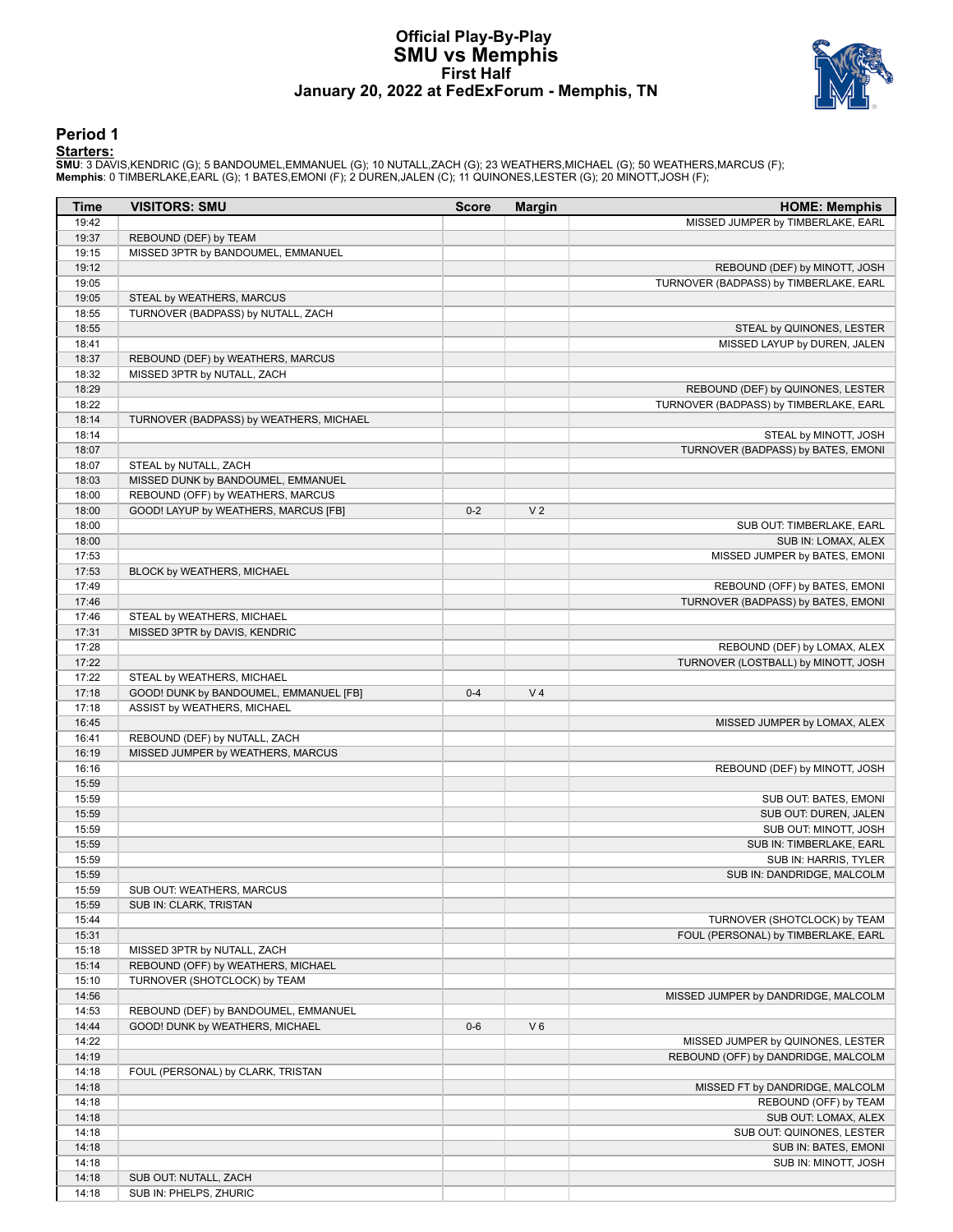| <b>Time</b>    | <b>VISITORS: SMU</b>                                                | <b>Score</b> | <b>Margin</b>   | <b>HOME: Memphis</b>                                      |
|----------------|---------------------------------------------------------------------|--------------|-----------------|-----------------------------------------------------------|
| 14:18          |                                                                     |              |                 | MISSED FT by DANDRIDGE, MALCOLM                           |
| 14:17          | REBOUND (DEF) by CLARK, TRISTAN                                     |              |                 |                                                           |
| 14:13          | MISSED 3PTR by BANDOUMEL, EMMANUEL                                  |              |                 |                                                           |
| 14:10          |                                                                     |              |                 | REBOUND (DEF) by BATES, EMONI                             |
| 14:03          |                                                                     | $2 - 6$      | V <sub>4</sub>  | GOOD! LAYUP by DANDRIDGE, MALCOLM                         |
| 14:03<br>13:48 |                                                                     |              |                 | ASSIST by MINOTT, JOSH<br>FOUL (PERSONAL) by MINOTT, JOSH |
| 13:31          | MISSED JUMPER by DAVIS, KENDRIC                                     |              |                 |                                                           |
| 13:28          | GOOD! LAYUP by WEATHERS, MICHAEL                                    | $2 - 8$      | $V_6$           |                                                           |
| 13:27          | REBOUND (OFF) by WEATHERS, MICHAEL                                  |              |                 |                                                           |
| 13:22          |                                                                     |              |                 | MISSED 3PTR by HARRIS, TYLER                              |
| 13:18          | REBOUND (DEF) by WEATHERS, MICHAEL                                  |              |                 |                                                           |
| 13:13          | GOOD! LAYUP by WEATHERS, MICHAEL [PNT]                              | $2 - 10$     | V8              |                                                           |
| 13:13          |                                                                     |              |                 | FOUL (PERSONAL) by MINOTT, JOSH                           |
| 13:13          |                                                                     |              |                 | SUB OUT: DANDRIDGE, MALCOLM                               |
| 13:13          |                                                                     |              |                 | SUB IN: DUREN, JALEN                                      |
| 13:13          | SUB OUT: BANDOUMEL, EMMANUEL                                        |              |                 |                                                           |
| 13:13<br>13:13 | SUB OUT: CLARK, TRISTAN                                             |              |                 |                                                           |
| 13:13          | SUB IN: AGUNANNE, FRANKLIN<br>SUB IN: WEATHERS, MARCUS              |              |                 |                                                           |
| 13:13          | MISSED FT by WEATHERS, MICHAEL                                      |              |                 |                                                           |
| 13:12          |                                                                     |              |                 | REBOUND (DEF) by DUREN, JALEN                             |
| 12:56          |                                                                     |              |                 | MISSED 3PTR by TIMBERLAKE, EARL                           |
| 12:53          | REBOUND (DEF) by WEATHERS, MARCUS                                   |              |                 |                                                           |
| 12:44          | GOOD! JUMPER by DAVIS, KENDRIC [PNT]                                | $2 - 12$     | $V$ 10          |                                                           |
| 12:41          |                                                                     |              |                 | TIMEOUT 30SEC                                             |
| 12:41          |                                                                     |              |                 | SUB OUT: HARRIS, TYLER                                    |
| 12:41          |                                                                     |              |                 | SUB IN: QUINONES, LESTER                                  |
| 12:28          |                                                                     |              |                 | MISSED JUMPER by BATES, EMONI                             |
| 12:23<br>12:20 | REBOUND (DEF) by WEATHERS, MICHAEL<br>MISSED 3PTR by PHELPS, ZHURIC |              |                 |                                                           |
| 12:17          |                                                                     |              |                 | REBOUND (DEF) by DUREN, JALEN                             |
| 12:09          | FOUL (PERSONAL) by DAVIS, KENDRIC                                   |              |                 |                                                           |
| 12:09          |                                                                     |              |                 | SUB OUT: TIMBERLAKE, EARL                                 |
| 12:09          |                                                                     |              |                 | SUB OUT: MINOTT, JOSH                                     |
| 12:09          |                                                                     |              |                 | SUB IN: LOMAX, ALEX                                       |
| 12:09          |                                                                     |              |                 | SUB IN: HARRIS, TYLER                                     |
| 12:09          | SUB OUT: DAVIS, KENDRIC                                             |              |                 |                                                           |
| 12:09          | SUB OUT: WEATHERS, MICHAEL                                          |              |                 |                                                           |
| 12:09          | SUB IN: BANDOUMEL, EMMANUEL                                         |              |                 |                                                           |
| 12:09          | SUB IN: NUTALL, ZACH                                                |              |                 |                                                           |
| 12:07<br>12:04 | REBOUND (DEF) by NUTALL, ZACH                                       |              |                 | MISSED 3PTR by BATES, EMONI                               |
| 11:53          | GOOD! LAYUP by NUTALL, ZACH                                         | $2 - 14$     | V <sub>12</sub> |                                                           |
| 11:53          | ASSIST by WEATHERS, MARCUS                                          |              |                 |                                                           |
| 11:33          |                                                                     |              |                 | MISSED 3PTR by BATES, EMONI                               |
| 11:30          | REBOUND (DEF) by NUTALL, ZACH                                       |              |                 |                                                           |
| 11:27          |                                                                     |              |                 | FOUL (PERSONAL) by QUINONES, LESTER                       |
| 11:27          |                                                                     |              |                 |                                                           |
| 11:02          | GOOD! LAYUP by AGUNANNE, FRANKLIN                                   | $2 - 16$     | V <sub>14</sub> |                                                           |
| 11:02          | ASSIST by PHELPS, ZHURIC                                            |              |                 |                                                           |
| 11:02          |                                                                     |              |                 | FOUL (PERSONAL) by HARRIS, TYLER                          |
| 11:02<br>10:58 | MISSED FT by AGUNANNE, FRANKLIN                                     |              |                 | REBOUND (DEF) by DUREN, JALEN                             |
| 10:51          |                                                                     | $4 - 16$     | V <sub>12</sub> | GOOD! LAYUP by HARRIS, TYLER                              |
| 10:51          |                                                                     |              |                 | ASSIST by QUINONES, LESTER                                |
| 10:28          | MISSED LAYUP by NUTALL, ZACH                                        |              |                 |                                                           |
| 10:24          | REBOUND (OFF) by AGUNANNE, FRANKLIN                                 |              |                 |                                                           |
| 10:24          | MISSED LAYUP by AGUNANNE, FRANKLIN                                  |              |                 |                                                           |
| 10:23          |                                                                     |              |                 | REBOUND (DEF) by QUINONES, LESTER                         |
| 10:04          |                                                                     | $6 - 16$     | $V$ 10          | GOOD! LAYUP by QUINONES, LESTER [PNT]                     |
| 09:46          | GOOD! 3PTR by BANDOUMEL, EMMANUEL                                   | $6 - 19$     | V <sub>13</sub> |                                                           |
| 09:46          | ASSIST by PHELPS, ZHURIC                                            |              |                 |                                                           |
| 09:26          |                                                                     |              |                 | SUB OUT: BATES, EMONI                                     |
| 09:26          |                                                                     |              |                 | SUB IN: DANDRIDGE, MALCOLM                                |
| 09:26<br>09:26 | SUB OUT: PHELPS, ZHURIC<br>SUB OUT: NUTALL, ZACH                    |              |                 |                                                           |
| 09:26          | SUB IN: DAVIS, KENDRIC                                              |              |                 |                                                           |
| 09:26          | SUB IN: WEATHERS, MICHAEL                                           |              |                 |                                                           |
| 09:26          | SUB OUT: AGUNANNE, FRANKLIN                                         |              |                 |                                                           |
| 09:26          | SUB IN: CLARK, TRISTAN                                              |              |                 |                                                           |
| 09:22          | FOUL (PERSONAL) by WEATHERS, MICHAEL                                |              |                 |                                                           |
| 09:19          |                                                                     | $8 - 19$     | $V$ 11          | GOOD! JUMPER by DANDRIDGE, MALCOLM [PNT]                  |
| 08:53          | TURNOVER (LOSTBALL) by WEATHERS, MARCUS                             |              |                 |                                                           |
| 08:53          |                                                                     |              |                 | STEAL by LOMAX, ALEX                                      |
| 08:33          | FOUL (PERSONAL) by WEATHERS, MARCUS                                 |              |                 |                                                           |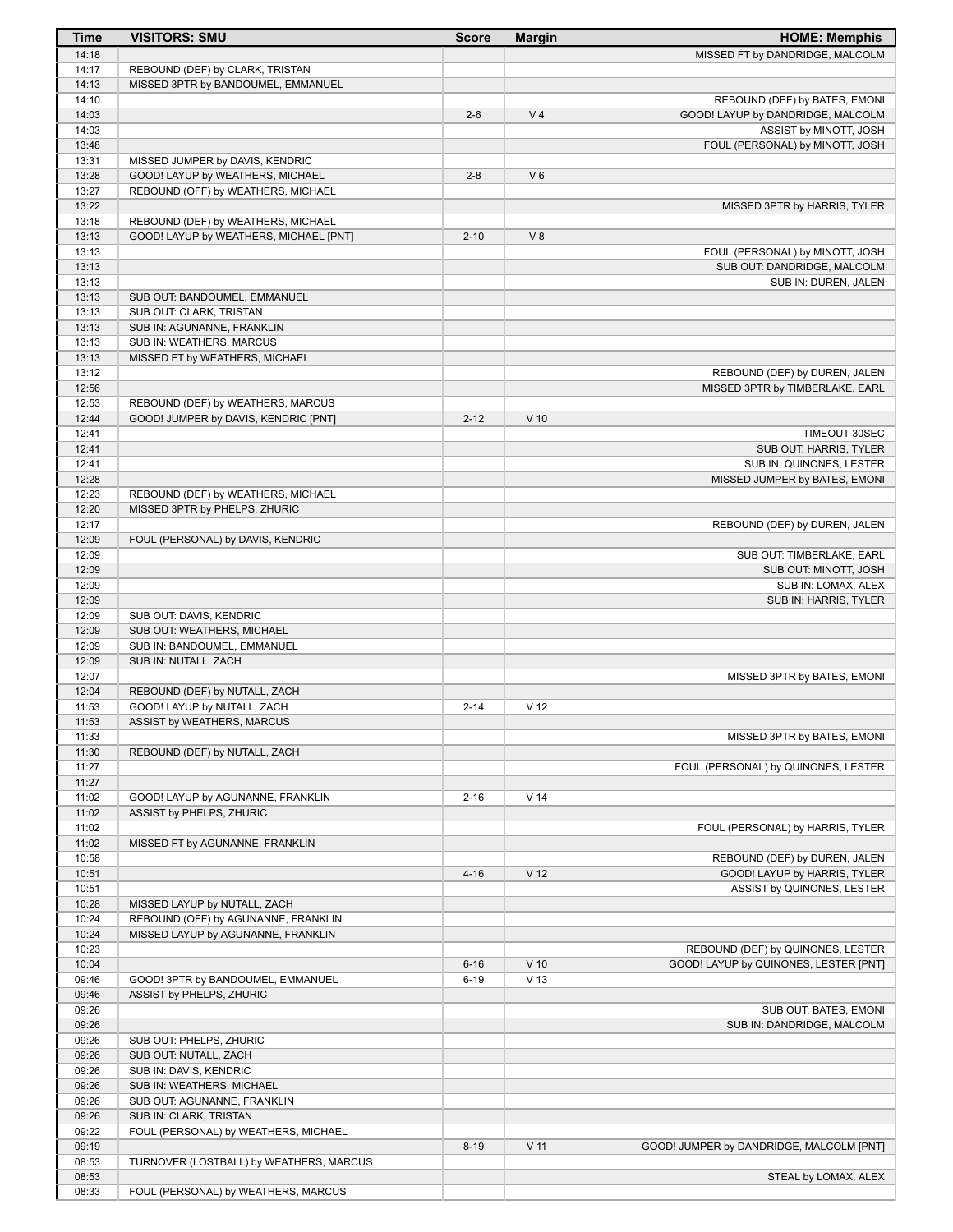| Time           | <b>VISITORS: SMU</b>                                                  | <b>Score</b> | <b>Margin</b>   | <b>HOME: Memphis</b>                                                   |
|----------------|-----------------------------------------------------------------------|--------------|-----------------|------------------------------------------------------------------------|
| 08:33          |                                                                       | $9 - 19$     | $V$ 10          | GOOD! FT by DUREN, JALEN                                               |
| 08:33          |                                                                       |              |                 | MISSED FT by DUREN, JALEN                                              |
| 08:32          | REBOUND (DEF) by WEATHERS, MARCUS                                     |              |                 |                                                                        |
| 08:09          | TURNOVER (TRAVEL) by BANDOUMEL, EMMANUEL                              |              |                 |                                                                        |
| 07:55<br>07:51 |                                                                       |              |                 | MISSED 3PTR by QUINONES, LESTER<br>REBOUND (OFF) by DANDRIDGE, MALCOLM |
| 07:49          |                                                                       |              |                 | TURNOVER (BADPASS) by DANDRIDGE, MALCOLM                               |
| 07:49          | STEAL by WEATHERS, MARCUS                                             |              |                 |                                                                        |
| 07:40          | TURNOVER (TRAVEL) by WEATHERS, MARCUS                                 |              |                 |                                                                        |
| 07:40          |                                                                       |              |                 |                                                                        |
| 07:26          |                                                                       | $11 - 19$    | V8              | GOOD! JUMPER by HARRIS, TYLER                                          |
| 07:26          |                                                                       |              |                 | ASSIST by DANDRIDGE, MALCOLM                                           |
| 07:02          | GOOD! 3PTR by WEATHERS, MARCUS                                        | $11 - 22$    | $V$ 11          |                                                                        |
| 07:02<br>06:48 | ASSIST by CLARK, TRISTAN                                              |              |                 |                                                                        |
| 06:46          | REBOUND (DEF) by TEAM                                                 |              |                 | MISSED JUMPER by LOMAX, ALEX                                           |
| 06:46          |                                                                       |              |                 | SUB OUT: LOMAX, ALEX                                                   |
| 06:46          |                                                                       |              |                 | SUB IN: TIMBERLAKE, EARL                                               |
| 06:28          | TURNOVER (BADPASS) by WEATHERS, MARCUS                                |              |                 |                                                                        |
| 06:07          |                                                                       |              |                 | MISSED LAYUP by TIMBERLAKE, EARL                                       |
| 06:04          |                                                                       |              |                 | REBOUND (OFF) by TIMBERLAKE, EARL                                      |
| 05:56          | FOUL (PERSONAL) by CLARK, TRISTAN                                     |              |                 |                                                                        |
| 05:56          | SUB OUT: CLARK, TRISTAN<br>SUB IN: YOUNG JR., JAHMAR                  |              |                 |                                                                        |
| 05:56<br>05:51 |                                                                       |              |                 | MISSED JUMPER by DANDRIDGE, MALCOLM                                    |
| 05:51          | BLOCK by YOUNG JR., JAHMAR                                            |              |                 |                                                                        |
| 05:45          |                                                                       |              |                 | REBOUND (OFF) by DANDRIDGE, MALCOLM                                    |
| 05:43          | FOUL (PERSONAL) by WEATHERS, MICHAEL                                  |              |                 |                                                                        |
| 05:43          | SUB OUT: WEATHERS, MICHAEL                                            |              |                 |                                                                        |
| 05:43          | SUB IN: PHELPS, ZHURIC                                                |              |                 |                                                                        |
| 05:41          |                                                                       |              |                 | MISSED 3PTR by HARRIS, TYLER                                           |
| 05:39          | REBOUND (DEF) by YOUNG JR., JAHMAR                                    |              |                 |                                                                        |
| 05:31<br>05:28 | MISSED JUMPER by DAVIS, KENDRIC<br>REBOUND (OFF) by YOUNG JR., JAHMAR |              |                 |                                                                        |
| 05:26          |                                                                       |              |                 | FOUL (PERSONAL) by DUREN, JALEN                                        |
| 05:26          | MISSED FT by YOUNG JR., JAHMAR                                        |              |                 |                                                                        |
| 05:26          | REBOUND (OFF) by TEAM                                                 |              |                 |                                                                        |
| 05:26          |                                                                       |              |                 | SUB OUT: DANDRIDGE, MALCOLM                                            |
| 05:26          |                                                                       |              |                 | SUB IN: BATES, EMONI                                                   |
| 05:26          | GOOD! FT by YOUNG JR., JAHMAR                                         | $11 - 23$    | V <sub>12</sub> |                                                                        |
| 05:26<br>05:26 | SUB OUT: WEATHERS, MARCUS                                             |              |                 |                                                                        |
| 05:15          | SUB IN: SMITH, JALEN                                                  | $13 - 23$    | $V$ 10          | GOOD! LAYUP by TIMBERLAKE, EARL                                        |
| 05:15          |                                                                       |              |                 | ASSIST by DUREN, JALEN                                                 |
| 05:03          | MISSED 3PTR by SMITH, JALEN                                           |              |                 |                                                                        |
| 04:59          |                                                                       |              |                 | REBOUND (DEF) by QUINONES, LESTER                                      |
| 04:43          |                                                                       |              |                 | TURNOVER (LOSTBALL) by BATES, EMONI                                    |
| 04:43          | STEAL by DAVIS, KENDRIC                                               |              |                 |                                                                        |
| 04:38          | MISSED 3PTR by BANDOUMEL, EMMANUEL                                    |              |                 |                                                                        |
| 04:35<br>04:32 |                                                                       | $15 - 23$    | V8              | REBOUND (DEF) by BATES, EMONI<br>GOOD! LAYUP by BATES, EMONI [FB]      |
| 04:18          |                                                                       |              |                 | FOUL (PERSONAL) by TIMBERLAKE, EARL                                    |
| 04:18          |                                                                       |              |                 | SUB OUT: TIMBERLAKE, EARL                                              |
| 04:18          |                                                                       |              |                 | SUB OUT: QUINONES, LESTER                                              |
| 04:18          |                                                                       |              |                 | SUB IN: LOMAX, ALEX                                                    |
| 04:18          |                                                                       |              |                 | SUB IN: JACOBS, TADARIUS                                               |
| 04:18          | GOOD! FT by DAVIS, KENDRIC                                            | $15 - 24$    | V <sub>9</sub>  |                                                                        |
| 04:18<br>04:16 | MISSED FT by DAVIS, KENDRIC<br>REBOUND (OFF) by BANDOUMEL, EMMANUEL   |              |                 |                                                                        |
| 03:57          | MISSED JUMPER by DAVIS, KENDRIC                                       |              |                 |                                                                        |
| 03:53          |                                                                       |              |                 | REBOUND (DEF) by DUREN, JALEN                                          |
| 03:25          | FOUL (PERSONAL) by PHELPS, ZHURIC                                     |              |                 |                                                                        |
| 03:25          |                                                                       |              |                 |                                                                        |
| 03:25          | SUB OUT: YOUNG JR., JAHMAR                                            |              |                 |                                                                        |
| 03:25          | SUB IN: AGUNANNE, FRANKLIN                                            |              |                 |                                                                        |
| 03:25          |                                                                       | 16-24        | V8              | GOOD! FT by HARRIS, TYLER                                              |
| 03:25<br>03:25 |                                                                       | $17 - 24$    | V <sub>7</sub>  | GOOD! FT by HARRIS, TYLER<br>SUB OUT: HARRIS, TYLER                    |
| 03:25          |                                                                       |              |                 | SUB IN: QUINONES, LESTER                                               |
| 03:14          |                                                                       |              |                 | FOUL (PERSONAL) by DUREN, JALEN                                        |
| 03:14          | GOOD! FT by AGUNANNE, FRANKLIN [FB]                                   | $17 - 25$    | V8              |                                                                        |
| 03:14          | GOOD! FT by AGUNANNE, FRANKLIN [FB]                                   | 17-26        | V <sub>9</sub>  |                                                                        |
| 03:14          |                                                                       |              |                 | SUB OUT: DUREN, JALEN                                                  |
| 03:14          |                                                                       |              |                 | SUB IN: DANDRIDGE, MALCOLM                                             |
| 02:59          |                                                                       |              |                 | MISSED LAYUP by BATES, EMONI                                           |
| 02:56          | REBOUND (DEF) by AGUNANNE, FRANKLIN                                   |              |                 |                                                                        |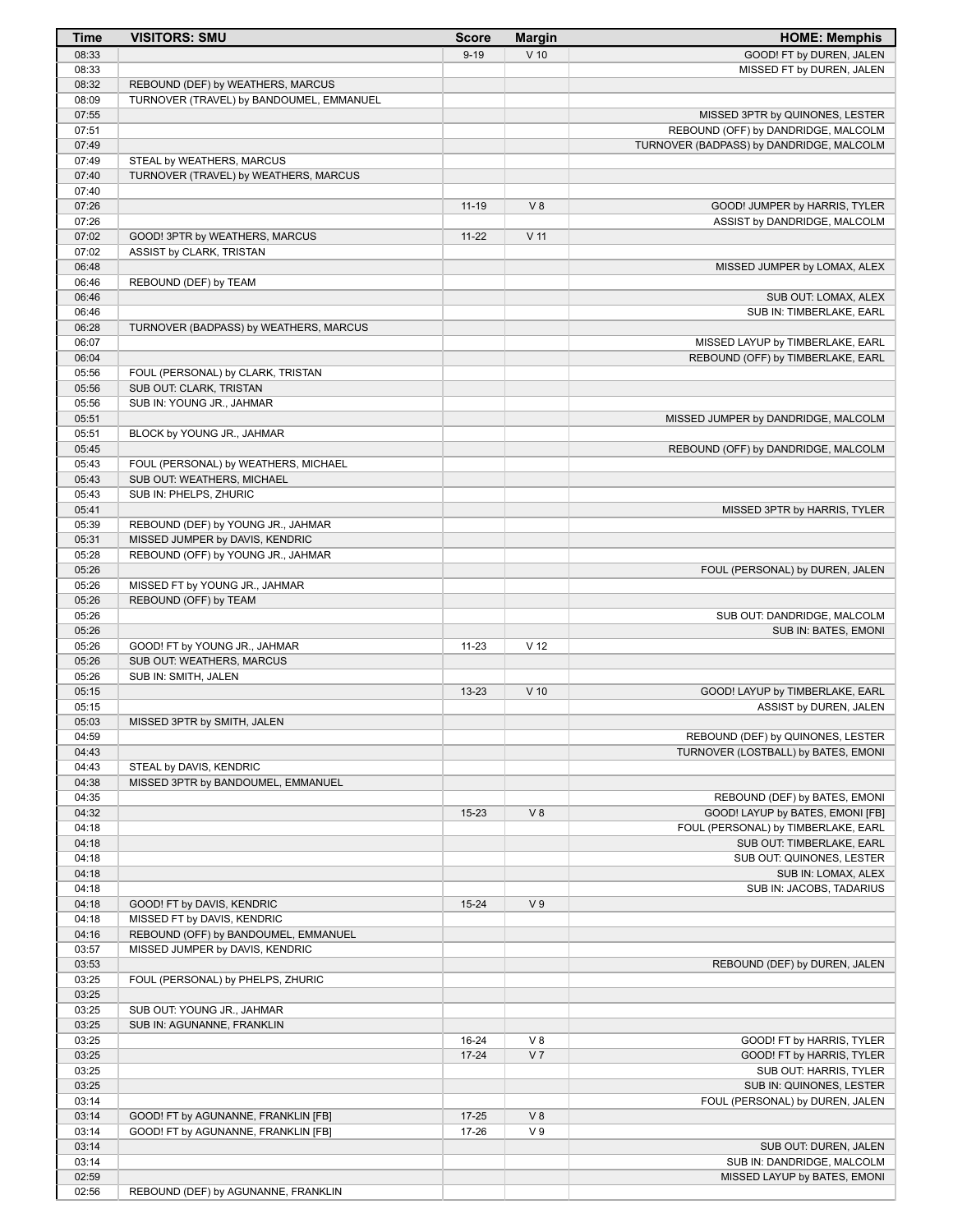| Time  | <b>VISITORS: SMU</b>                  | <b>Score</b> | <b>Margin</b>   | <b>HOME: Memphis</b>                |
|-------|---------------------------------------|--------------|-----------------|-------------------------------------|
| 02:41 | GOOD! JUMPER by DAVIS, KENDRIC [PNT]  | $17 - 28$    | V <sub>11</sub> |                                     |
| 02:26 |                                       |              |                 | TURNOVER (LOSTBALL) by BATES, EMONI |
| 02:26 | STEAL by DAVIS, KENDRIC               |              |                 |                                     |
| 02:18 | MISSED 3PTR by DAVIS, KENDRIC         |              |                 |                                     |
| 02:14 | REBOUND (OFF) by SMITH, JALEN         |              |                 |                                     |
| 02:14 | MISSED LAYUP by SMITH, JALEN          |              |                 |                                     |
| 02:13 |                                       |              |                 | REBOUND (DEF) by JACOBS, TADARIUS   |
| 01:52 | FOUL (PERSONAL) by AGUNANNE, FRANKLIN |              |                 |                                     |
| 01:52 |                                       | 18-28        | $V$ 10          | GOOD! FT by DANDRIDGE, MALCOLM      |
| 01:52 |                                       |              |                 | SUB OUT: JACOBS, TADARIUS           |
| 01:52 |                                       |              |                 | SUB IN: HARRIS, TYLER               |
| 01:52 | SUB OUT: SMITH, JALEN                 |              |                 |                                     |
| 01:52 | SUB OUT: AGUNANNE, FRANKLIN           |              |                 |                                     |
| 01:52 | SUB IN: NUTALL, ZACH                  |              |                 |                                     |
| 01:52 | SUB IN: WEATHERS, MARCUS              |              |                 |                                     |
| 01:52 |                                       | 19-28        | V <sub>9</sub>  | GOOD! FT by DANDRIDGE, MALCOLM      |
| 01:35 | GOOD! DUNK by PHELPS, ZHURIC          | 19-30        | V <sub>11</sub> |                                     |
| 01:20 |                                       | $21 - 30$    | V <sub>9</sub>  | GOOD! DUNK by DANDRIDGE, MALCOLM    |
| 01:20 |                                       |              |                 | ASSIST by LOMAX, ALEX               |
| 00:48 | GOOD! LAYUP by WEATHERS, MARCUS       | $21 - 32$    | V <sub>11</sub> |                                     |
| 00:48 | ASSIST by NUTALL, ZACH                |              |                 |                                     |
| 00:31 |                                       |              |                 | MISSED JUMPER by DANDRIDGE, MALCOLM |
| 00:28 | REBOUND (DEF) by DAVIS, KENDRIC       |              |                 |                                     |
| 00:02 | MISSED LAYUP by DAVIS, KENDRIC        |              |                 |                                     |
| 00:00 |                                       |              |                 | REBOUND (DEF) by LOMAX, ALEX        |

# **SMU 32, Memphis 21**

| <b>Points (This Period)</b> | <b>SMU</b>     | <b>MEM</b>     |
|-----------------------------|----------------|----------------|
| In the Paint                | 22             | 14             |
| Off Turns                   |                |                |
| 2nd Chance                  | 5              |                |
| <b>Fast Break</b>           |                |                |
| Bench                       |                | 14             |
| Per Poss                    | 0.941<br>15/34 | 0.636<br>11/33 |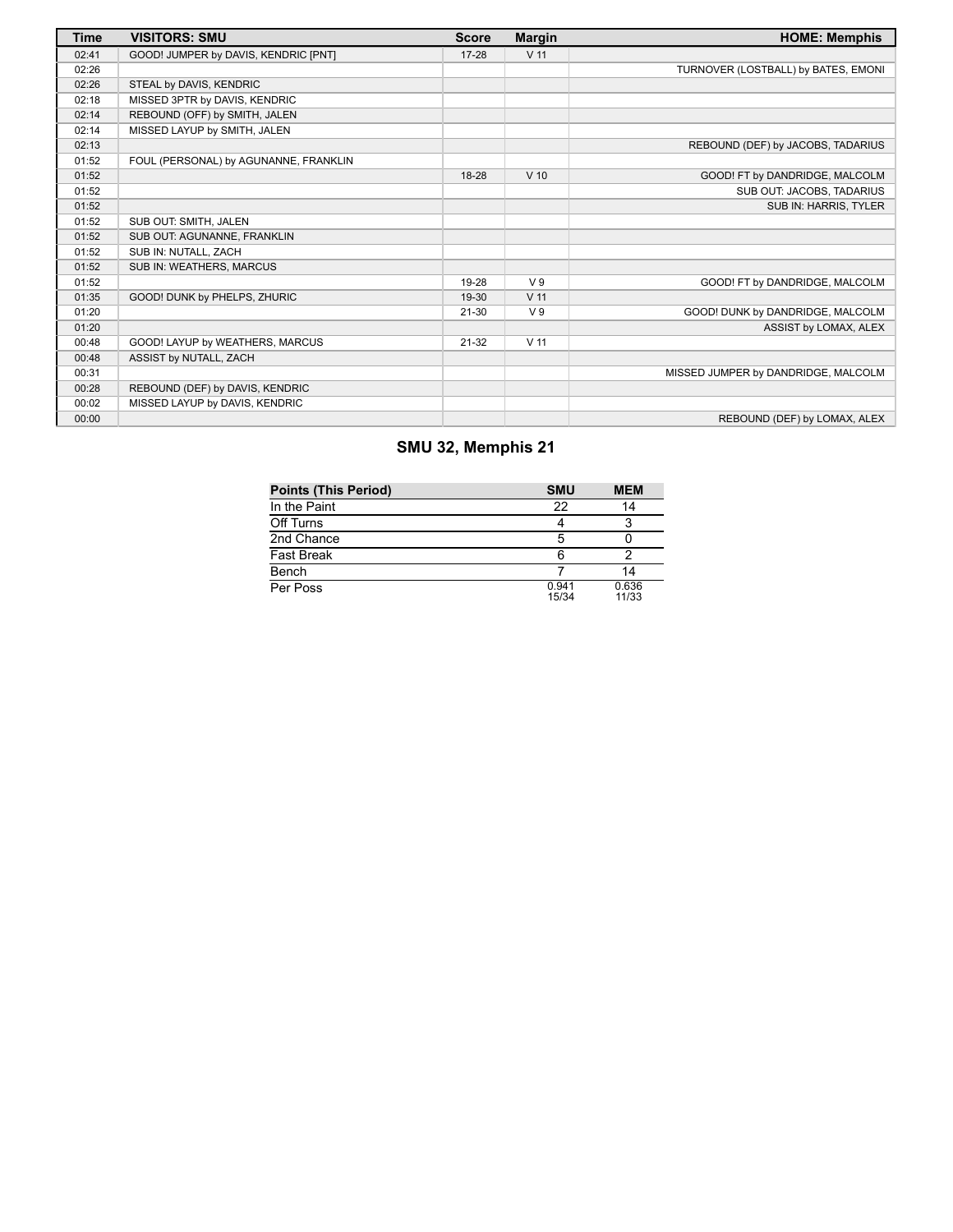### **Official Box Score SMU vs Memphis Second Half Statistics Only January 20, 2022 at FedExForum - Memphis, TN**



## **SMU 38**

| No. | Player                   | S  | <b>Pts</b> | FG.       | 3FG      | <b>FT</b> | <b>OR</b>    | <b>DR</b> | <b>TR</b>      | PF            | A        | TO       | <b>Blk</b>   | Stl          | Min            | $+/-$ |
|-----|--------------------------|----|------------|-----------|----------|-----------|--------------|-----------|----------------|---------------|----------|----------|--------------|--------------|----------------|-------|
| 03  | DAVIS, KENDRIC           | G  | 15         | $4-6$     | 2-3      | $5-8$     | 0            |           |                | 0             | 0        |          |              | 0            | 19             | 2     |
| 05  | BANDOUMEL, EMMANUEL      | G  | 8          | $2 - 4$   | $1 - 2$  | $3 - 3$   | 0            | 2         | $\overline{2}$ | 0             |          | 0        | 0            |              | 20             | $-3$  |
| 10  | NUTALL, ZACH             | G  | $\Omega$   | $0 - 2$   | $0 - 2$  | $0 - 0$   | 0            | 0         | 0              |               | 0        | 0        | 0            | 0            | 5              | -6    |
| 23  | <b>WEATHERS, MICHAEL</b> | G  | 5          | $2 - 6$   | $1 - 3$  | $0 - 0$   | 0            | 4         | 4              |               |          | 4        |              | 0            | 16             | -9    |
| 50  | <b>WEATHERS, MARCUS</b>  | F  | 4          | $1 - 3$   | $0 - 2$  | $2 - 3$   |              | 1         | 2              | 3             |          |          | 0            | 0            | 13             | -6    |
| 01  | PHELPS, ZHURIC           | G  | 2          | $0 - 0$   | $0 - 0$  | $2 - 2$   |              | 4         | 5              | 0             | 2        |          | $\mathbf{0}$ | $\mathbf{0}$ | 15             | 1     |
| 02  | SMITH, JALEN             | G  | 0          | $0 - 0$   | $0 - 0$  | $0 - 0$   | 0            | 0         | 0              | 0             | 0        | 0        | 0            | 0            | 1              | -5    |
| 21  | YOUNG JR., JAHMAR        | F. | 4          | $1 - 1$   | $0 - 0$  | $2 - 2$   | 0            | 1         | 1              | 1             | 0        | $\Omega$ | $\Omega$     | $\Omega$     | $\overline{4}$ | 5     |
| 25  | <b>CLARK, TRISTAN</b>    | F  | 0          | $0 - 1$   | $0 - 0$  | $0 - 0$   | 0            | 1         |                | $\mathcal{P}$ | $\Omega$ | 0        | 2            | 0            | 3              | $-2$  |
| 33  | AGUNANNE, FRANKLIN       | F. | $\Omega$   | $0 - 0$   | $0 - 0$  | $0 - 0$   | 0            | 1         |                |               |          | 0        | $\Omega$     | $\Omega$     | $\overline{4}$ | 8     |
|     | <b>TEAM</b>              |    |            |           |          |           | 0            | 0         | 0              | 0             |          | 0        |              |              |                |       |
|     | <b>TOTALS</b>            |    | 38         | $10 - 23$ | $4 - 12$ | 14-18     | $\mathbf{2}$ | 15        | 17             | 9             | 6        |          | 3            | 1            | 100            |       |
|     |                          |    |            |           |          |           |              |           |                |               |          |          |              |              |                |       |

| <b>Shooting By Period</b><br>Period | FG        | FG%   | 3FG      | 3FG%     |           | FT%   | Deadball Rebounds: 3,0<br>Last FG Half: SMU - |
|-------------------------------------|-----------|-------|----------|----------|-----------|-------|-----------------------------------------------|
| 2nd Half                            | $10 - 23$ | 43%   | 4-12     | 33%      | 14-18     | 78%   |                                               |
| Game                                | $23 - 54$ | 42.6% | $6 - 23$ | $26.1\%$ | $18 - 26$ | 69.2% |                                               |

# **Memphis 41**

| No. | Plaver                  | S  | <b>Pts</b>    | FG        | 3FG     | <b>FT</b> | <b>OR</b> | <b>DR</b> | TR           | PF             | A        | TO | <b>B</b> lk  | Stl      | Min | $+/-$          |
|-----|-------------------------|----|---------------|-----------|---------|-----------|-----------|-----------|--------------|----------------|----------|----|--------------|----------|-----|----------------|
| 00  | TIMBERLAKE, EARL        | G  | 3             | $1 - 2$   | $0-0$   | $1-2$     |           | 3         | 4            | 2              |          |    | 0            |          | 15  | 3              |
| 01  | <b>BATES, EMONI</b>     | F  | 4             | $2 - 3$   | $0 - 0$ | $0 - 0$   |           | 2         | 3            | 2              | 0        | 0  | $\mathbf{0}$ |          | 9   | $-1$           |
| 02  | DUREN, JALEN            | С  | 10            | $4 - 8$   | $0 - 0$ | $2 - 5$   | 3         | 2         | 5            | 2              | 1        | 0  | 2            | 0        | 12  | 5              |
| 11  | <b>QUINONES, LESTER</b> | G  | $\mathcal{P}$ | $1 - 5$   | $0 - 3$ | $0 - 0$   | 0         | 3         | 3            | $\mathcal{P}$  | 0        | 1  | $\mathbf{0}$ | $\Omega$ | 17  | $\mathbf{0}$   |
| 20  | MINOTT, JOSH            | F. | 4             | $1 - 5$   | $0 - 1$ | $2 - 3$   | 1.        | $\Omega$  |              |                | 0        | 0  | $\Omega$     | 0        | 19  | $-1$           |
| 10  | LOMAX, ALEX             | G  | 5             | $2 - 3$   | $0 - 0$ | $1 - 1$   | $\Omega$  | 3         | 3            |                | 4        |    |              | 3        | 13  | $\mathbf{0}$   |
| 14  | <b>HARRIS, TYLER</b>    | G  | 11            | $5 - 8$   | $1 - 2$ | $0 - 0$   | 0         | 0         | $\Omega$     | 2              | 1        | 0  | 0            | 0        | 13  | -3             |
| 23  | DANDRIDGE, MALCOLM      | С  | $\mathbf{0}$  | $0 - 0$   | $0 - 0$ | $0 - 0$   | 0         | 0         | $\mathbf{0}$ | $\overline{0}$ | 0        | 0  | 0            | 0        | 0   | $\mathbf{0}$   |
| 30  | <b>GLENNON, CONOR</b>   | G  | $\Omega$      | $0 - 0$   | $0 - 0$ | $0 - 0$   | 0         | $\Omega$  | $\Omega$     | 0              | 0        | 0  | 0            | 0        | 1   | 4              |
| 31  | <b>JACOBS, TADARIUS</b> | G  | 2             | $1 - 1$   | $0 - 0$ | $0 - 0$   | 1.        | 0         |              | 0              | $\Omega$ | 0  | $\Omega$     | 0        |     | $\overline{4}$ |
|     | <b>TEAM</b>             |    |               |           |         |           | 0         | 0         | $\Omega$     | $\Omega$       |          | 0  |              |          |     |                |
|     | <b>TOTALS</b>           |    | 41            | $17 - 35$ | $1 - 6$ | $6 - 11$  | 7         | 13        | 20           | $12 \,$        |          | 3  | 3            | 5        | 100 |                |

| <b>Shooting By Period</b><br>Period | FG        | FG%   | 3FG      | 3FG%  |           | FT%   |
|-------------------------------------|-----------|-------|----------|-------|-----------|-------|
| 2nd Half                            | 17-35     | 49%   | 1-6      | 17%   | հ 11      | 55%   |
| Game                                | $25 - 61$ | 41.0% | $1 - 12$ | 08.3% | $11 - 19$ | 57.9% |

*Deadball Rebounds:* 2,0 *Last FG Half:* MEM -

| Game Notes:                                                                | <b>Score</b> | 1st | 2 <sub>nd</sub> | тот | <b>Points (This Period)</b> | <b>SMU</b>     | <b>MEM</b>     |
|----------------------------------------------------------------------------|--------------|-----|-----------------|-----|-----------------------------|----------------|----------------|
| Officials: Terry Oglesby, Jeffrey Anderson, Don Daily<br>Attendance: 13723 | <b>SMU</b>   | 32  | 38              | 70  | In the Paint                |                | 30             |
|                                                                            | <b>MEM</b>   | 21  | -41             | 62  | Off Turns                   |                |                |
| Start Time: 07:01 PM ET                                                    |              |     |                 |     | 2nd Chance                  |                |                |
| End Time: 09:18 PM ET<br>Game Duration: 2:16                               |              |     |                 |     | <b>Fast Break</b>           |                |                |
| Conference Game:                                                           |              |     |                 |     | Bench                       |                | 18             |
|                                                                            |              |     |                 |     | Per Poss                    | 1.086<br>17/35 | 1.171<br>20/35 |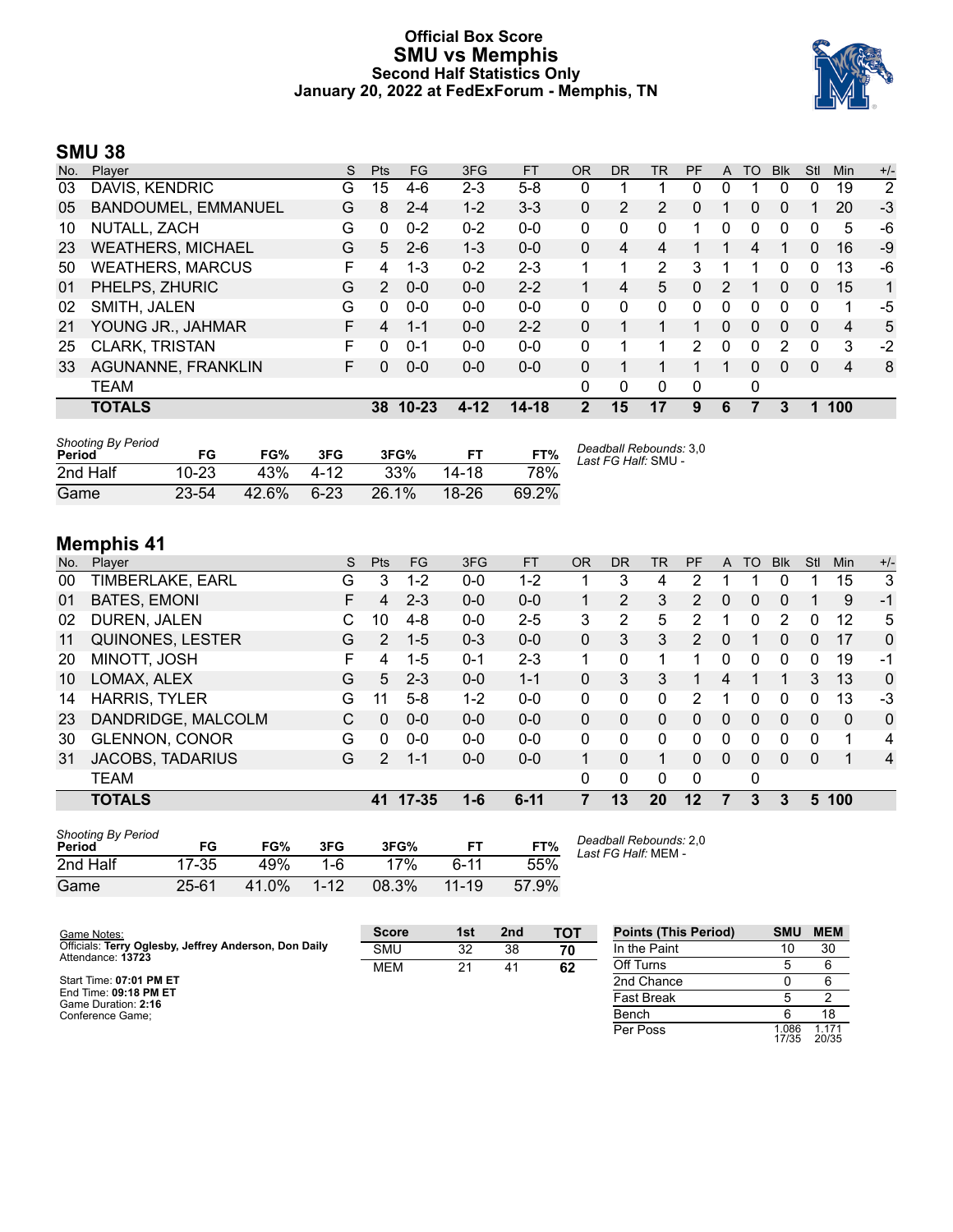#### **Official Play-By-Play SMU vs Memphis Second Half January 20, 2022 at FedExForum - Memphis, TN**



#### **Period 2**

<mark>Starters:</mark><br>SMU: 3 DAVIS,KENDRIC (G); 5 BANDOUMEL,EMMANUEL (G); 10 NUTALL,ZACH (G); 23 WEATHERS,MICHAEL (G); 50 WEATHERS,MARCUS (F);<br>**Memphis**: 0 TIMBERLAKE,EARL (G); 1 BATES,EMONI (F); 2 DUREN,JALEN (C); 11 QUINONES,LESTE

| Time           | <b>VISITORS: SMU</b>                     | <b>Score</b> | <b>Margin</b>  | <b>HOME: Memphis</b>                  |
|----------------|------------------------------------------|--------------|----------------|---------------------------------------|
| 20:00          |                                          |              |                | SUB OUT: BATES, EMONI                 |
| 20:00          |                                          |              |                | SUB OUT: HARRIS, TYLER                |
| 20:00          |                                          |              |                | SUB OUT: DANDRIDGE, MALCOLM           |
| 20:00          |                                          |              |                | SUB IN: TIMBERLAKE, EARL              |
| 20:00          |                                          |              |                | SUB IN: DUREN, JALEN                  |
| 20:00          |                                          |              |                | SUB IN: MINOTT, JOSH                  |
| 20:00          | SUB OUT: PHELPS, ZHURIC                  |              |                |                                       |
| 20:00          | SUB IN: WEATHERS, MICHAEL                |              |                |                                       |
| 19:40          | MISSED 3PTR by NUTALL, ZACH              |              |                |                                       |
| 19:37<br>19:12 |                                          |              |                | REBOUND (DEF) by TIMBERLAKE, EARL     |
| 19:09          | REBOUND (DEF) by BANDOUMEL, EMMANUEL     |              |                | MISSED JUMPER by DUREN, JALEN         |
| 18:47          | MISSED 3PTR by NUTALL, ZACH              |              |                |                                       |
| 18:43          |                                          |              |                | REBOUND (DEF) by LOMAX, ALEX          |
| 18:40          |                                          | 23-32        | V <sub>9</sub> | GOOD! DUNK by DUREN, JALEN [FB]       |
| 18:40          |                                          |              |                | ASSIST by LOMAX, ALEX                 |
| 18:32          | MISSED LAYUP by DAVIS, KENDRIC           |              |                |                                       |
| 18:32          |                                          |              |                | BLOCK by LOMAX, ALEX                  |
| 18:32          |                                          |              |                | REBOUND (DEF) by LOMAX, ALEX          |
| 18:16          |                                          | 25-32        | V <sub>7</sub> | GOOD! LAYUP by DUREN, JALEN           |
| 18:16          |                                          |              |                | ASSIST by LOMAX, ALEX                 |
| 18:16          | FOUL (PERSONAL) by WEATHERS, MICHAEL     |              |                |                                       |
| 18:16          |                                          |              |                | MISSED FT by DUREN, JALEN             |
| 18:14          |                                          |              |                | REBOUND (OFF) by DUREN, JALEN         |
| 18:14          |                                          |              |                | MISSED LAYUP by DUREN, JALEN          |
| 18:14          |                                          |              |                | MISSED LAYUP by DUREN, JALEN          |
| 18:14          |                                          |              |                | REBOUND (OFF) by DUREN, JALEN         |
| 18:12          | REBOUND (DEF) by WEATHERS, MARCUS        |              |                |                                       |
| 18:06          | TURNOVER (LOSTBALL) by WEATHERS, MICHAEL |              |                |                                       |
| 18:06          |                                          |              |                | STEAL by LOMAX, ALEX                  |
| 17:59<br>17:40 |                                          |              |                | TURNOVER (TRAVEL) by QUINONES, LESTER |
| 17:37          | MISSED 3PTR by WEATHERS, MICHAEL         |              |                | REBOUND (DEF) by DUREN, JALEN         |
| 17:31          |                                          | 27-32        | V <sub>5</sub> | GOOD! LAYUP by TIMBERLAKE, EARL       |
| 17:31          |                                          |              |                | ASSIST by LOMAX, ALEX                 |
| 17:22          | TIMEOUT 30SEC                            |              |                |                                       |
| 17:22          |                                          |              |                |                                       |
| 17:02          | GOOD! LAYUP by WEATHERS, MICHAEL         | 27-34        | V <sub>7</sub> |                                       |
| 17:02          | ASSIST by WEATHERS, MARCUS               |              |                |                                       |
| 16:32          |                                          | 29-34        | V <sub>5</sub> | GOOD! LAYUP by DUREN, JALEN           |
| 16:32          |                                          |              |                | ASSIST by TIMBERLAKE, EARL            |
| 16:01          | MISSED 3PTR by DAVIS, KENDRIC            |              |                |                                       |
| 15:57          | REBOUND (OFF) by WEATHERS, MARCUS        |              |                |                                       |
| 15:39          | MISSED 3PTR by WEATHERS, MARCUS          |              |                |                                       |
| 15:36          |                                          |              |                | REBOUND (DEF) by DUREN, JALEN         |
| 15:12          | FOUL (PERSONAL) by NUTALL, ZACH          |              |                |                                       |
| 15:12          |                                          |              |                |                                       |
| 15:12          | SUB OUT: NUTALL, ZACH                    |              |                |                                       |
| 15:12          | SUB OUT: WEATHERS, MARCUS                |              |                |                                       |
| 15:12          | SUB IN: PHELPS, ZHURIC                   |              |                |                                       |
| 15:12          | SUB IN: CLARK, TRISTAN                   |              |                |                                       |
| 15:01          |                                          | $31 - 34$    | $V_3$          | GOOD! LAYUP by LOMAX, ALEX [PNT]      |
| 15:01<br>15:01 | FOUL (PERSONAL) by CLARK, TRISTAN        |              |                | ASSIST by DUREN, JALEN                |
|                |                                          |              | V <sub>2</sub> | GOOD! FT by LOMAX, ALEX               |
| 15:01<br>14:50 | MISSED LAYUP by WEATHERS, MICHAEL        | 32-34        |                |                                       |
| 14:50          |                                          |              |                | BLOCK by DUREN, JALEN                 |
| 14:46          |                                          |              |                | REBOUND (DEF) by QUINONES, LESTER     |
| 14:42          |                                          |              |                | MISSED JUMPER by MINOTT, JOSH         |
| 14:42          | BLOCK by CLARK, TRISTAN                  |              |                |                                       |
| 14:42          | REBOUND (DEF) by CLARK, TRISTAN          |              |                |                                       |
| 14:19          | GOOD! 3PTR by WEATHERS, MICHAEL          | 32-37        | V <sub>5</sub> |                                       |
| 14:19          | ASSIST by PHELPS, ZHURIC                 |              |                |                                       |
| 14:06          |                                          |              |                | MISSED JUMPER by DUREN, JALEN         |
| 14:03          | REBOUND (DEF) by BANDOUMEL, EMMANUEL     |              |                |                                       |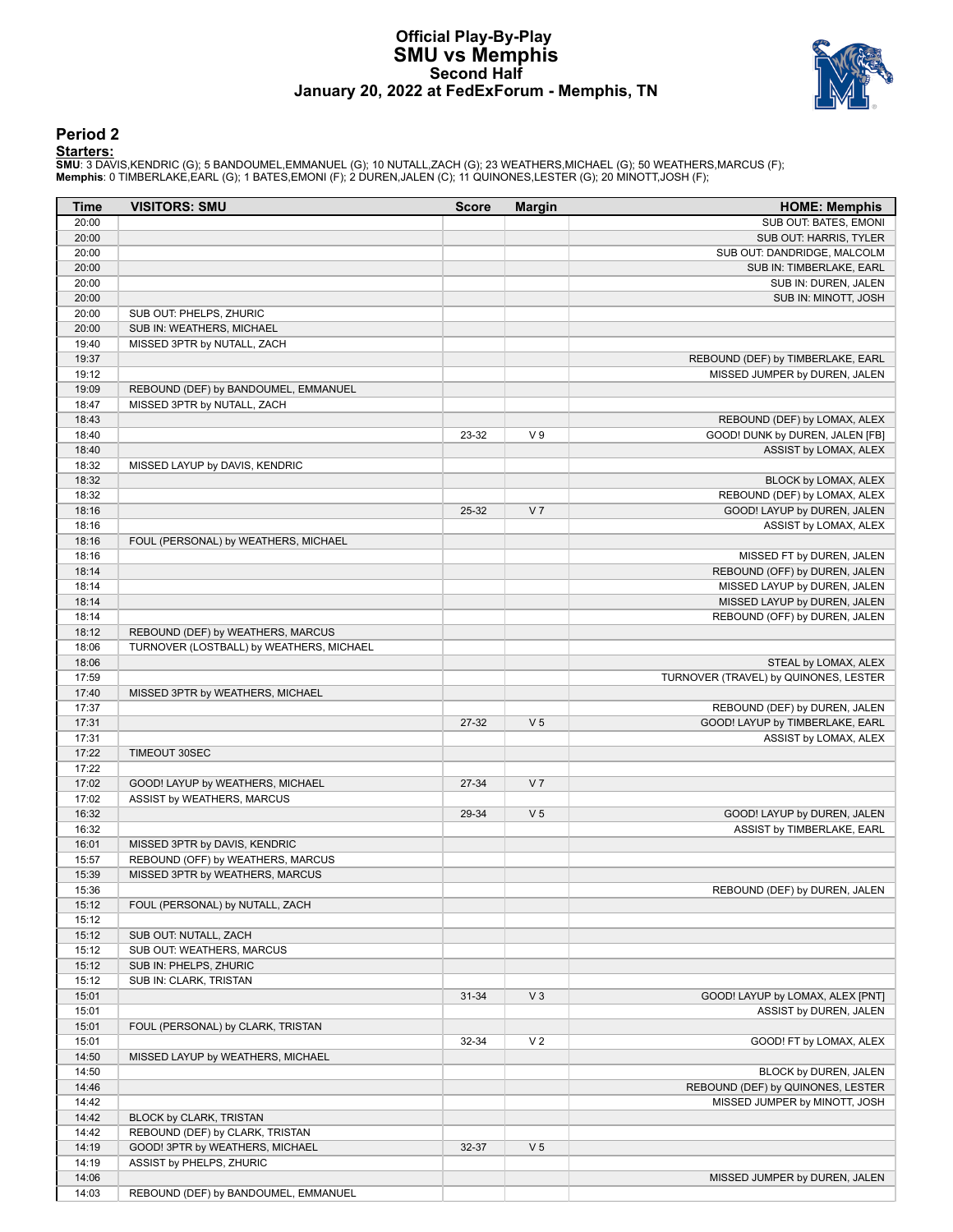| Time           | <b>VISITORS: SMU</b>                                                  | <b>Score</b> | <b>Margin</b>  | <b>HOME: Memphis</b>                                          |
|----------------|-----------------------------------------------------------------------|--------------|----------------|---------------------------------------------------------------|
| 13:49          | MISSED LAYUP by BANDOUMEL, EMMANUEL                                   |              |                |                                                               |
| 13:49          |                                                                       |              |                | BLOCK by DUREN, JALEN                                         |
| 13:45          | REBOUND (OFF) by PHELPS, ZHURIC                                       |              |                |                                                               |
| 13:41          | MISSED JUMPER by CLARK, TRISTAN                                       |              |                |                                                               |
| 13:36          |                                                                       |              |                | REBOUND (DEF) by QUINONES, LESTER                             |
| 13:18          |                                                                       |              |                | MISSED LAYUP by TIMBERLAKE, EARL                              |
| 13:18<br>13:17 | BLOCK by CLARK, TRISTAN                                               |              |                | REBOUND (OFF) by TIMBERLAKE, EARL                             |
| 13:17          |                                                                       |              |                | SUB OUT: TIMBERLAKE, EARL                                     |
| 13:17          |                                                                       |              |                | SUB IN: HARRIS, TYLER                                         |
| 13:13          |                                                                       | 34-37        | V <sub>3</sub> | GOOD! JUMPER by DUREN, JALEN [PNT]                            |
| 12:49          | GOOD! 3PTR by DAVIS, KENDRIC                                          | 34-40        | $V_6$          |                                                               |
| 12:32          |                                                                       | 36-40        | V <sub>4</sub> | GOOD! LAYUP by LOMAX, ALEX [PNT]                              |
| 12:27          | TURNOVER (BADPASS) by WEATHERS, MICHAEL                               |              |                |                                                               |
| 12:27          |                                                                       |              |                | STEAL by LOMAX, ALEX                                          |
| 12:07          | FOUL (PERSONAL) by CLARK, TRISTAN                                     |              |                |                                                               |
| 12:07          |                                                                       | $37 - 40$    | $V_3$          | GOOD! FT by DUREN, JALEN                                      |
| 12:07          | SUB OUT: WEATHERS, MICHAEL                                            |              |                |                                                               |
| 12:07<br>12:07 | SUB OUT: CLARK, TRISTAN<br>SUB IN: AGUNANNE, FRANKLIN                 |              |                |                                                               |
| 12:07          | SUB IN: WEATHERS, MARCUS                                              |              |                |                                                               |
| 12:07          |                                                                       | 38-40        | V <sub>2</sub> | GOOD! FT by DUREN, JALEN                                      |
| 11:43          |                                                                       |              |                |                                                               |
| 11:38          | GOOD! LAYUP by BANDOUMEL, EMMANUEL                                    | 38-42        | V <sub>4</sub> |                                                               |
| 11:17          |                                                                       |              |                | MISSED JUMPER by LOMAX, ALEX                                  |
| 11:13          | REBOUND (DEF) by PHELPS, ZHURIC                                       |              |                |                                                               |
| 11:09          |                                                                       |              |                | FOUL (PERSONAL) by DUREN, JALEN                               |
| 11:08          | GOOD! FT by BANDOUMEL, EMMANUEL [FB]                                  | 38-43        | V <sub>5</sub> |                                                               |
| 11:08          | GOOD! FT by BANDOUMEL, EMMANUEL [FB]                                  | 38-44        | $V_6$          |                                                               |
| 11:08          | GOOD! FT by BANDOUMEL, EMMANUEL [FB]                                  | 38-45        | V <sub>7</sub> |                                                               |
| 10:43          |                                                                       |              |                | MISSED JUMPER by HARRIS, TYLER                                |
| 10:40          | REBOUND (DEF) by AGUNANNE, FRANKLIN                                   |              |                |                                                               |
| 10:27<br>10:27 | GOOD! 3PTR by BANDOUMEL, EMMANUEL<br>ASSIST by AGUNANNE, FRANKLIN     | 38-48        | $V$ 10         |                                                               |
| 10:04          |                                                                       | 41-48        | V <sub>7</sub> | GOOD! 3PTR by HARRIS, TYLER                                   |
| 10:04          |                                                                       |              |                | ASSIST by LOMAX, ALEX                                         |
| 09:42          |                                                                       |              |                | FOUL (PERSONAL) by MINOTT, JOSH                               |
| 09:42          |                                                                       |              |                | SUB OUT: DUREN, JALEN                                         |
| 09:42          |                                                                       |              |                | SUB IN: TIMBERLAKE, EARL                                      |
| 09:32          | MISSED 3PTR by WEATHERS, MARCUS                                       |              |                |                                                               |
| 09:29          |                                                                       |              |                | REBOUND (DEF) by LOMAX, ALEX                                  |
| 09:28          | FOUL (PERSONAL) by WEATHERS, MARCUS                                   |              |                |                                                               |
| 09:28          |                                                                       |              |                | SUB OUT: LOMAX, ALEX                                          |
| 09:28          |                                                                       |              |                | SUB IN: BATES, EMONI                                          |
| 09:24          |                                                                       |              |                | MISSED 3PTR by HARRIS, TYLER                                  |
| 09:22<br>09:16 | REBOUND (DEF) by PHELPS, ZHURIC<br>MISSED 3PTR by BANDOUMEL, EMMANUEL |              |                |                                                               |
| 09:10          |                                                                       |              |                | REBOUND (DEF) by TIMBERLAKE, EARL                             |
| 09:05          |                                                                       |              |                | FOUL (OFF) by TIMBERLAKE, EARL                                |
| 09:05          |                                                                       |              |                | TURNOVER (OFFENSIVE) by TIMBERLAKE, EARL                      |
| 08:51          | GOOD! LAYUP by WEATHERS, MARCUS                                       | 41-50        | V <sub>9</sub> |                                                               |
| 08:51          | ASSIST by PHELPS, ZHURIC                                              |              |                |                                                               |
| 08:51          |                                                                       |              |                | FOUL (PERSONAL) by BATES, EMONI                               |
| 08:51          | SUB OUT: AGUNANNE, FRANKLIN                                           |              |                |                                                               |
| 08:51          | SUB IN: YOUNG JR., JAHMAR                                             |              |                |                                                               |
| 08:51          | GOOD! FT by WEATHERS, MARCUS                                          | 41-51        | $V$ 10         |                                                               |
| 08:28          | FOUL (PERSONAL) by WEATHERS, MARCUS                                   |              |                |                                                               |
| 08:28          |                                                                       | 42-51        | V <sub>9</sub> | GOOD! FT by TIMBERLAKE, EARL                                  |
| 08:28          |                                                                       |              |                | SUB OUT: QUINONES, LESTER                                     |
| 08:28          |                                                                       |              |                | SUB IN: DUREN, JALEN                                          |
| 08:28<br>08:28 | SUB OUT: WEATHERS, MARCUS<br>SUB IN: WEATHERS, MICHAEL                |              |                |                                                               |
| 08:28          |                                                                       |              |                | MISSED FT by TIMBERLAKE, EARL                                 |
| 08:25          | REBOUND (DEF) by YOUNG JR., JAHMAR                                    |              |                |                                                               |
| 08:06          |                                                                       |              |                | FOUL (PERSONAL) by DUREN, JALEN                               |
| 08:06          | GOOD! FT by YOUNG JR., JAHMAR                                         | 42-52        | $V$ 10         |                                                               |
| 08:06          |                                                                       |              |                | SUB OUT: DUREN, JALEN                                         |
| 08:06          |                                                                       |              |                | SUB IN: QUINONES, LESTER                                      |
| 08:06          | GOOD! FT by YOUNG JR., JAHMAR                                         | 42-53        | $V$ 11         |                                                               |
| 07:51          | FOUL (PERSONAL) by YOUNG JR., JAHMAR                                  |              |                |                                                               |
| 07:51          |                                                                       |              |                |                                                               |
| 07:51          |                                                                       |              |                | MISSED FT by MINOTT, JOSH                                     |
| 07:49          | REBOUND (DEF) by PHELPS, ZHURIC                                       |              |                |                                                               |
| 07:39          | MISSED LAYUP by WEATHERS, MICHAEL                                     |              |                |                                                               |
| 07:37<br>07:29 |                                                                       | 44-53        | V <sub>9</sub> | REBOUND (DEF) by BATES, EMONI<br>GOOD! LAYUP by HARRIS, TYLER |
|                |                                                                       |              |                |                                                               |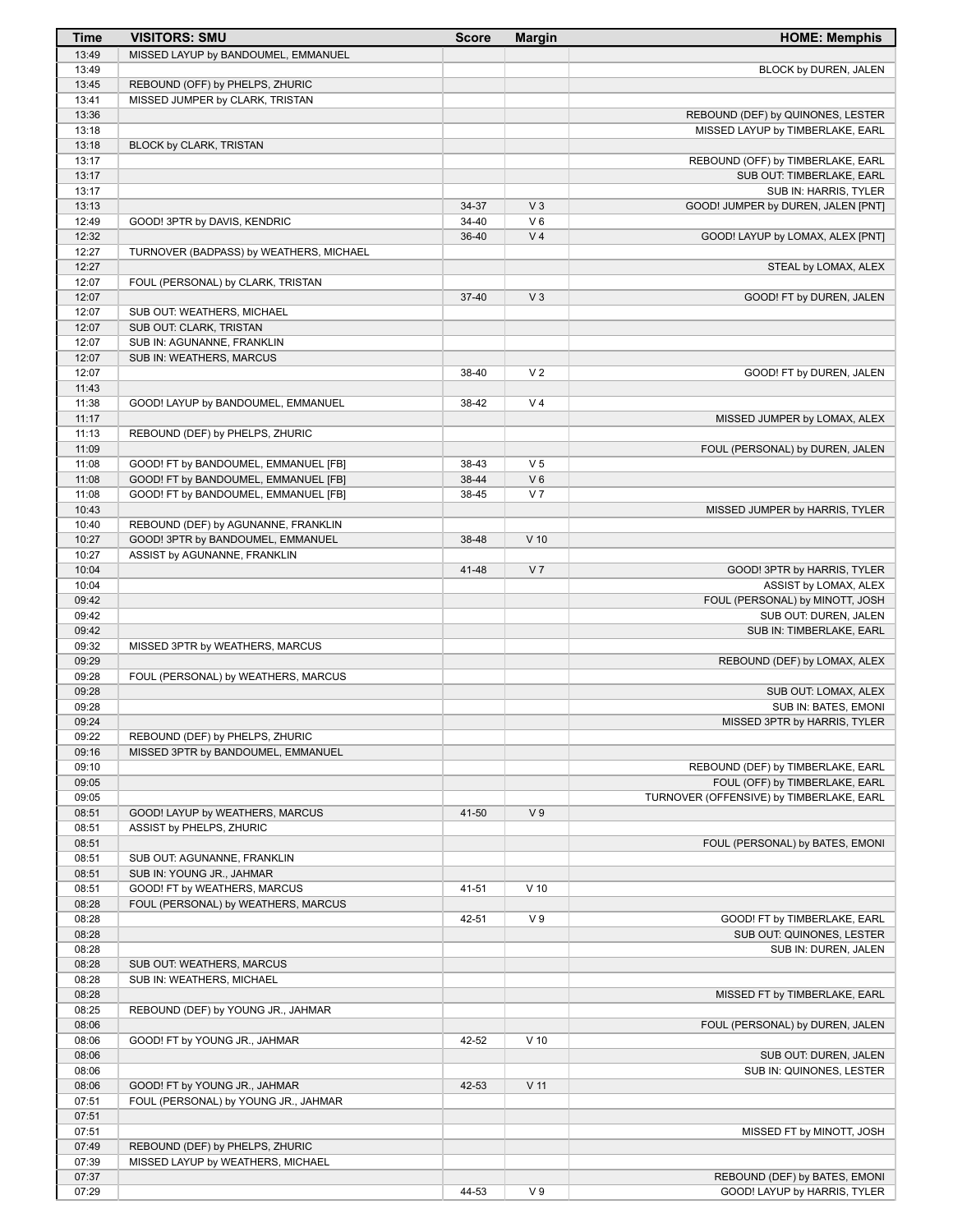| <b>Time</b>    | <b>VISITORS: SMU</b>                                               | <b>Score</b> | <b>Margin</b>   | <b>HOME: Memphis</b>                                     |
|----------------|--------------------------------------------------------------------|--------------|-----------------|----------------------------------------------------------|
| 06:56          | GOOD! JUMPER by DAVIS, KENDRIC                                     | 44-55        | $V$ 11          |                                                          |
| 06:40          |                                                                    | 46-55        | V <sub>9</sub>  | GOOD! LAYUP by QUINONES, LESTER                          |
| 06:17          | GOOD! DUNK by YOUNG JR., JAHMAR                                    | 46-57        | $V$ 11          |                                                          |
| 06:17          | ASSIST by WEATHERS, MICHAEL                                        |              |                 |                                                          |
| 05:58<br>05:58 | BLOCK by WEATHERS, MICHAEL                                         |              |                 | MISSED DUNK by MINOTT, JOSH                              |
| 05:54          | REBOUND (DEF) by WEATHERS, MICHAEL                                 |              |                 |                                                          |
| 05:27          | GOOD! 3PTR by DAVIS, KENDRIC                                       | 46-60        | V <sub>14</sub> |                                                          |
| 05:09          |                                                                    |              |                 | MISSED 3PTR by MINOTT, JOSH                              |
| 05:06          | REBOUND (DEF) by DAVIS, KENDRIC                                    |              |                 |                                                          |
| 04:43          | TURNOVER (BADPASS) by DAVIS, KENDRIC                               |              |                 |                                                          |
| 04:43<br>04:43 |                                                                    |              |                 | SUB OUT: TIMBERLAKE, EARL<br>SUB IN: LOMAX, ALEX         |
| 04:43          | SUB OUT: YOUNG JR., JAHMAR                                         |              |                 |                                                          |
| 04:43          | SUB IN: WEATHERS, MARCUS                                           |              |                 |                                                          |
| 04:37          |                                                                    |              |                 | MISSED 3PTR by QUINONES, LESTER                          |
| 04:33          | REBOUND (DEF) by WEATHERS, MICHAEL                                 |              |                 |                                                          |
| 04:18          | TURNOVER (LOSTBALL) by WEATHERS, MICHAEL                           |              |                 |                                                          |
| 04:18          |                                                                    |              |                 | STEAL by BATES, EMONI<br>MISSED 3PTR by QUINONES, LESTER |
| 04:10<br>04:08 | REBOUND (DEF) by PHELPS, ZHURIC                                    |              |                 |                                                          |
| 04:07          | TURNOVER (LOSTBALL) by PHELPS, ZHURIC                              |              |                 |                                                          |
| 04:07          |                                                                    |              |                 | STEAL by LOMAX, ALEX                                     |
| 04:04          |                                                                    |              |                 | MISSED 3PTR by QUINONES, LESTER                          |
| 04:02          | REBOUND (DEF) by WEATHERS, MICHAEL                                 |              |                 |                                                          |
| 03:52          |                                                                    |              |                 | FOUL (PERSONAL) by LOMAX, ALEX                           |
| 03:52<br>03:52 |                                                                    |              |                 | SUB OUT: QUINONES, LESTER                                |
| 03:52          |                                                                    |              |                 | SUB IN: DUREN, JALEN                                     |
| 03:35          | MISSED 3PTR by WEATHERS, MICHAEL                                   |              |                 |                                                          |
| 03:31          |                                                                    |              |                 | REBOUND (DEF) by BATES, EMONI                            |
| 03:17          |                                                                    |              |                 | MISSED JUMPER by BATES, EMONI                            |
| 03:12          |                                                                    |              |                 | REBOUND (OFF) by DUREN, JALEN                            |
| 03:12          | FOUL (PERSONAL) by WEATHERS, MARCUS                                |              |                 |                                                          |
| 03:12<br>03:12 |                                                                    |              |                 | MISSED FT by DUREN, JALEN<br>REBOUND (OFF) by TEAM       |
| 03:12          |                                                                    |              |                 | MISSED FT by DUREN, JALEN                                |
| 03:11          |                                                                    |              |                 | REBOUND (OFF) by BATES, EMONI                            |
| 03:10          |                                                                    | 48-60        | V <sub>12</sub> | GOOD! JUMPER by BATES, EMONI [PNT]                       |
| 03:01          |                                                                    |              |                 | FOUL (PERSONAL) by BATES, EMONI                          |
| 03:01          | SUB OUT: PHELPS, ZHURIC                                            |              |                 |                                                          |
| 03:01<br>03:01 | SUB IN: AGUNANNE, FRANKLIN                                         |              |                 | SUB OUT: DUREN, JALEN                                    |
| 03:01          |                                                                    |              |                 | SUB IN: TIMBERLAKE, EARL                                 |
| 03:01          | GOOD! FT by DAVIS, KENDRIC                                         | 48-61        | V <sub>13</sub> |                                                          |
| 03:01          | MISSED FT by DAVIS, KENDRIC                                        |              |                 |                                                          |
| 03:00          |                                                                    |              |                 | REBOUND (DEF) by TIMBERLAKE, EARL                        |
| 02:45          |                                                                    |              |                 | TURNOVER (BADPASS) by LOMAX, ALEX                        |
| 02:45<br>02:41 | STEAL by BANDOUMEL, EMMANUEL<br>GOOD! LAYUP by DAVIS, KENDRIC [FB] | 48-63        | V <sub>15</sub> |                                                          |
| 02:41          | ASSIST by BANDOUMEL, EMMANUEL                                      |              |                 |                                                          |
| 02:31          | FOUL (PERSONAL) by AGUNANNE, FRANKLIN                              |              |                 |                                                          |
| 02:31          |                                                                    | 49-63        | V <sub>14</sub> | GOOD! FT by MINOTT, JOSH                                 |
| 02:31          |                                                                    |              |                 | SUB OUT: LOMAX, ALEX                                     |
| 02:31          |                                                                    |              |                 | SUB IN: QUINONES, LESTER                                 |
| 02:31          | SUB OUT: AGUNANNE, FRANKLIN                                        |              |                 |                                                          |
| 02:31<br>02:31 | SUB IN: PHELPS, ZHURIC                                             | 50-63        | V <sub>13</sub> | GOOD! FT by MINOTT, JOSH                                 |
| 02:09          | TURNOVER (BADPASS) by WEATHERS, MICHAEL                            |              |                 |                                                          |
| 02:09          |                                                                    |              |                 | STEAL by TIMBERLAKE, EARL                                |
| 01:57          |                                                                    | 52-63        | V <sub>11</sub> | GOOD! LAYUP by MINOTT, JOSH [PNT]                        |
| 01:57          |                                                                    |              |                 | ASSIST by HARRIS, TYLER                                  |
| 01:55          |                                                                    |              |                 | TIMEOUT 30SEC                                            |
| 01:46<br>01:46 | GOOD! FT by PHELPS, ZHURIC                                         | 52-64        | V <sub>12</sub> | FOUL (PERSONAL) by QUINONES, LESTER                      |
| 01:46          | GOOD! FT by PHELPS, ZHURIC                                         | 52-65        | V <sub>13</sub> |                                                          |
| 01:34          |                                                                    |              |                 | MISSED JUMPER by QUINONES, LESTER                        |
| 01:29          |                                                                    |              |                 | REBOUND (OFF) by MINOTT, JOSH                            |
| 01:29          |                                                                    |              |                 | MISSED LAYUP by MINOTT, JOSH                             |
| 01:28          | REBOUND (DEF) by WEATHERS, MICHAEL                                 |              |                 |                                                          |
| 01:20<br>01:20 | GOOD! FT by DAVIS, KENDRIC                                         | 52-66        | V <sub>14</sub> | FOUL (PERSONAL) by QUINONES, LESTER                      |
| 01:20          | MISSED FT by DAVIS, KENDRIC                                        |              |                 |                                                          |
| 01:19          |                                                                    |              |                 | REBOUND (DEF) by QUINONES, LESTER                        |
| 01:04          |                                                                    | 54-66        | V <sub>12</sub> | GOOD! LAYUP by HARRIS, TYLER                             |
| 00:54          |                                                                    |              |                 | FOUL (PERSONAL) by HARRIS, TYLER                         |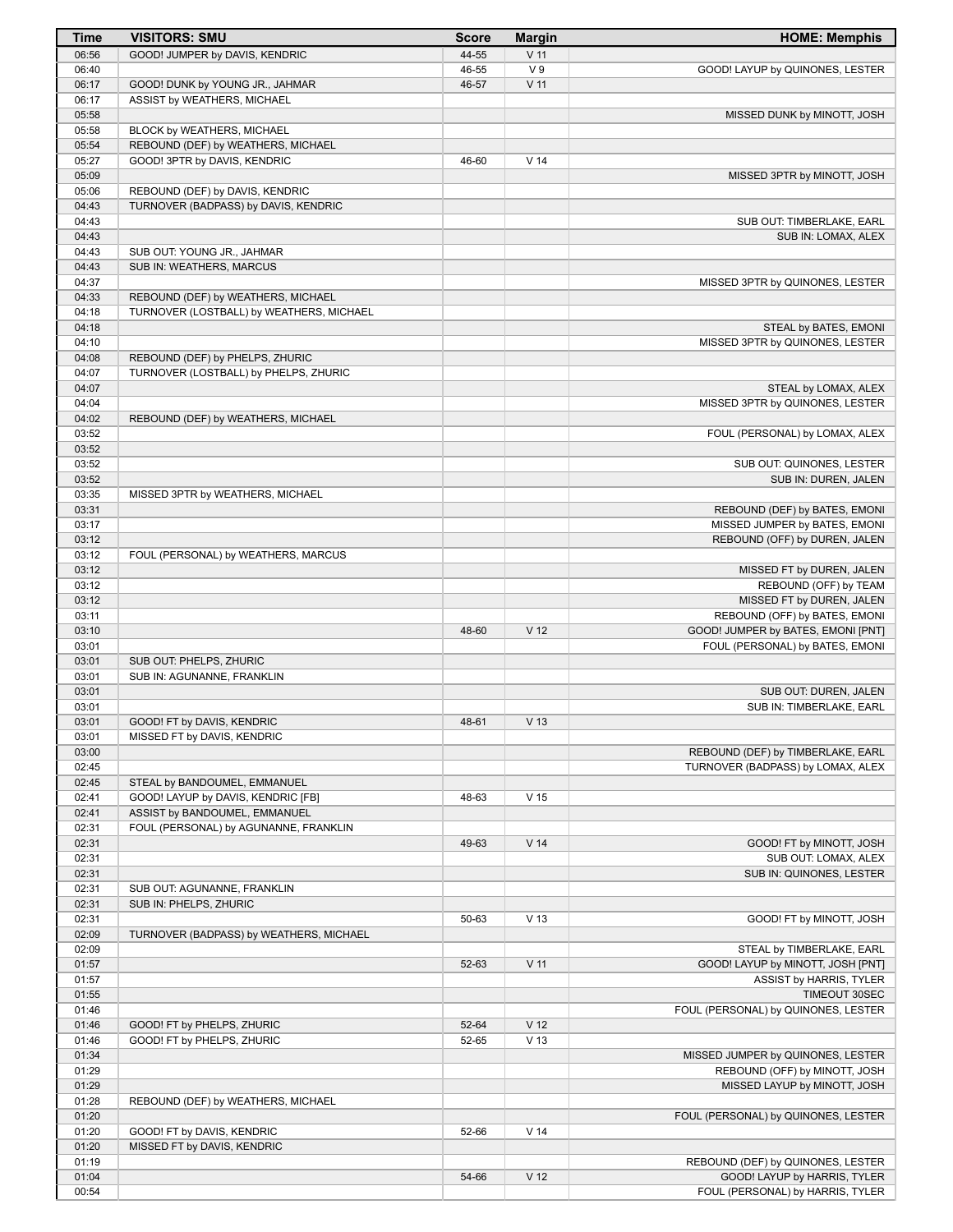| <b>Time</b> | <b>VISITORS: SMU</b>                  | <b>Score</b> | <b>Margin</b>   | <b>HOME: Memphis</b>                |
|-------------|---------------------------------------|--------------|-----------------|-------------------------------------|
| 00:54       | MISSED FT by DAVIS, KENDRIC           |              |                 |                                     |
| 00:54       | REBOUND (OFF) by TEAM                 |              |                 |                                     |
| 00:54       |                                       |              |                 | SUB OUT: QUINONES, LESTER           |
| 00:54       |                                       |              |                 | SUB OUT: MINOTT, JOSH               |
| 00:54       |                                       |              |                 | SUB IN: GLENNON, CONOR              |
| 00:54       |                                       |              |                 | SUB IN: JACOBS, TADARIUS            |
| 00:54       | GOOD! FT by DAVIS, KENDRIC            | 54-67        | V <sub>13</sub> |                                     |
| 00:42       |                                       | 56-67        | V <sub>11</sub> | GOOD! LAYUP by HARRIS, TYLER        |
| 00:40       |                                       |              |                 | FOUL (PERSONAL) by HARRIS, TYLER    |
| 00:40       | GOOD! FT by DAVIS, KENDRIC            | 56-68        | V <sub>12</sub> |                                     |
| 00:40       | GOOD! FT by DAVIS, KENDRIC            | 56-69        | V <sub>13</sub> |                                     |
| 00:40       | SUB OUT: DAVIS, KENDRIC               |              |                 |                                     |
| 00:40       | SUB IN: SMITH, JALEN                  |              |                 |                                     |
| 00:32       |                                       |              |                 | MISSED JUMPER by HARRIS, TYLER      |
| 00:31       |                                       | 58-69        | V <sub>11</sub> | GOOD! DUNK by JACOBS, TADARIUS      |
| 00:31       |                                       |              |                 | REBOUND (OFF) by JACOBS, TADARIUS   |
| 00:22       | TURNOVER (TRAVEL) by WEATHERS, MARCUS |              |                 |                                     |
| 00:13       |                                       | 60-69        | V <sub>9</sub>  | GOOD! JUMPER by BATES, EMONI [PNT]  |
| 00:11       |                                       |              |                 | FOUL (PERSONAL) by TIMBERLAKE, EARL |
| 00:11       | MISSED FT by WEATHERS, MARCUS         |              |                 |                                     |
| 00:11       | REBOUND (OFF) by TEAM                 |              |                 |                                     |
| 00:11       | GOOD! FT by WEATHERS, MARCUS          | 60-70        | $V$ 10          |                                     |
| 00:06       |                                       | 62-70        | V8              | GOOD! LAYUP by HARRIS, TYLER        |

# **SMU 70, Memphis 62**

| <b>Points (This Period)</b> | <b>SMU</b>     | <b>MEM</b>     |
|-----------------------------|----------------|----------------|
| In the Paint                | 10             | 30             |
| Off Turns                   | 5              |                |
| 2nd Chance                  |                |                |
| Fast Break                  | 5              |                |
| Bench                       | 6              | 18             |
| Per Poss                    | 1.086<br>17/35 | 1.171<br>20/35 |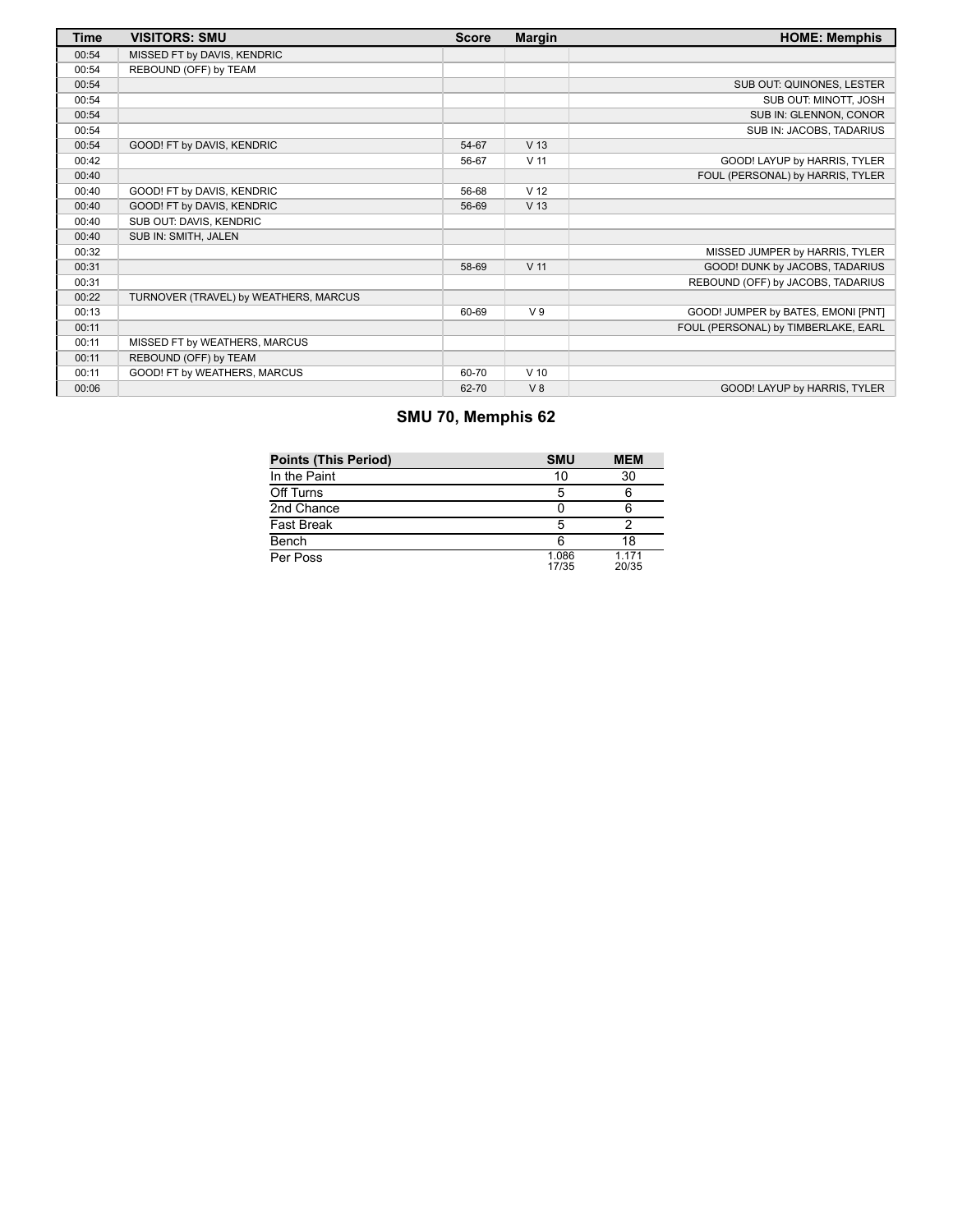#### **Official Scoring/Possession Reference Chart SMU vs Memphis Period 1 January 20, 2022 at FedExForum - Memphis, TN**



#### **Period 1**

<mark>Starters:</mark><br>SMU: 3 DAVIS,KENDRIC (G); 5 BANDOUMEL,EMMANUEL (G); 10 NUTALL,ZACH (G); 23 WEATHERS,MICHAEL (G); 50 WEATHERS,MARCUS (F);<br>**Memphis**: 0 TIMBERLAKE,EARL (G); 1 BATES,EMONI (F); 2 DUREN,JALEN (C); 11 QUINONES,LESTE

| <b>Time</b> | <b>VISITORS: SMU</b>                   | <b>Score</b> | <b>Margin</b>   | <b>HOME: Memphis</b>                     |
|-------------|----------------------------------------|--------------|-----------------|------------------------------------------|
| 18:00       | GOOD! LAYUP by WEATHERS, MARCUS [FB]   | $0 - 2$      | V <sub>2</sub>  |                                          |
| 17:18       | GOOD! DUNK by BANDOUMEL, EMMANUEL [FB] | $0 - 4$      | V <sub>4</sub>  |                                          |
| 14:44       | GOOD! DUNK by WEATHERS, MICHAEL        | $0-6$        | $V_6$           |                                          |
| 14:03       |                                        | $2 - 6$      | V <sub>4</sub>  | GOOD! LAYUP by DANDRIDGE, MALCOLM        |
| 13:28       | GOOD! LAYUP by WEATHERS, MICHAEL       | $2 - 8$      | $V_6$           |                                          |
| 13:13       | GOOD! LAYUP by WEATHERS, MICHAEL [PNT] | $2 - 10$     | V8              |                                          |
| 12:44       | GOOD! JUMPER by DAVIS, KENDRIC [PNT]   | 2-12         | $V$ 10          |                                          |
| 11:53       | GOOD! LAYUP by NUTALL, ZACH            | $2 - 14$     | V <sub>12</sub> |                                          |
| 11:02       | GOOD! LAYUP by AGUNANNE, FRANKLIN      | $2 - 16$     | V <sub>14</sub> |                                          |
| 10:51       |                                        | $4 - 16$     | V <sub>12</sub> | GOOD! LAYUP by HARRIS, TYLER             |
| 10:04       |                                        | $6 - 16$     | $V$ 10          | GOOD! LAYUP by QUINONES, LESTER [PNT]    |
| 09:46       | GOOD! 3PTR by BANDOUMEL, EMMANUEL      | $6 - 19$     | V <sub>13</sub> |                                          |
| 09:19       |                                        | $8 - 19$     | V <sub>11</sub> | GOOD! JUMPER by DANDRIDGE, MALCOLM [PNT] |
| 08:33       |                                        | $9 - 19$     | $V$ 10          | GOOD! FT by DUREN, JALEN                 |
| 07:26       |                                        | $11 - 19$    | V8              | GOOD! JUMPER by HARRIS, TYLER            |
| 07:02       | GOOD! 3PTR by WEATHERS, MARCUS         | $11 - 22$    | $V$ 11          |                                          |
| 05:26       | GOOD! FT by YOUNG JR., JAHMAR          | $11 - 23$    | V <sub>12</sub> |                                          |
| 05:15       |                                        | $13 - 23$    | $V$ 10          | GOOD! LAYUP by TIMBERLAKE, EARL          |
| 04:32       |                                        | 15-23        | V8              | GOOD! LAYUP by BATES, EMONI [FB]         |
| 04:18       | GOOD! FT by DAVIS, KENDRIC             | $15 - 24$    | V <sub>9</sub>  |                                          |
| 03:25       |                                        | 16-24        | V8              | GOOD! FT by HARRIS, TYLER                |
| 03:25       |                                        | $17 - 24$    | V <sub>7</sub>  | GOOD! FT by HARRIS, TYLER                |
| 03:14       | GOOD! FT by AGUNANNE, FRANKLIN [FB]    | $17 - 25$    | V8              |                                          |
| 03:14       | GOOD! FT by AGUNANNE, FRANKLIN [FB]    | 17-26        | V <sub>9</sub>  |                                          |
| 02:41       | GOOD! JUMPER by DAVIS, KENDRIC [PNT]   | 17-28        | $V$ 11          |                                          |
| 01:52       |                                        | 18-28        | $V$ 10          | GOOD! FT by DANDRIDGE, MALCOLM           |
| 01:52       |                                        | 19-28        | V <sub>9</sub>  | GOOD! FT by DANDRIDGE, MALCOLM           |
| 01:35       | GOOD! DUNK by PHELPS, ZHURIC           | 19-30        | $V$ 11          |                                          |
| 01:20       |                                        | 21-30        | V <sub>9</sub>  | GOOD! DUNK by DANDRIDGE, MALCOLM         |
| 00:48       | GOOD! LAYUP by WEATHERS, MARCUS        | 21-32        | $V$ 11          |                                          |

**SMU 32, Memphis 21**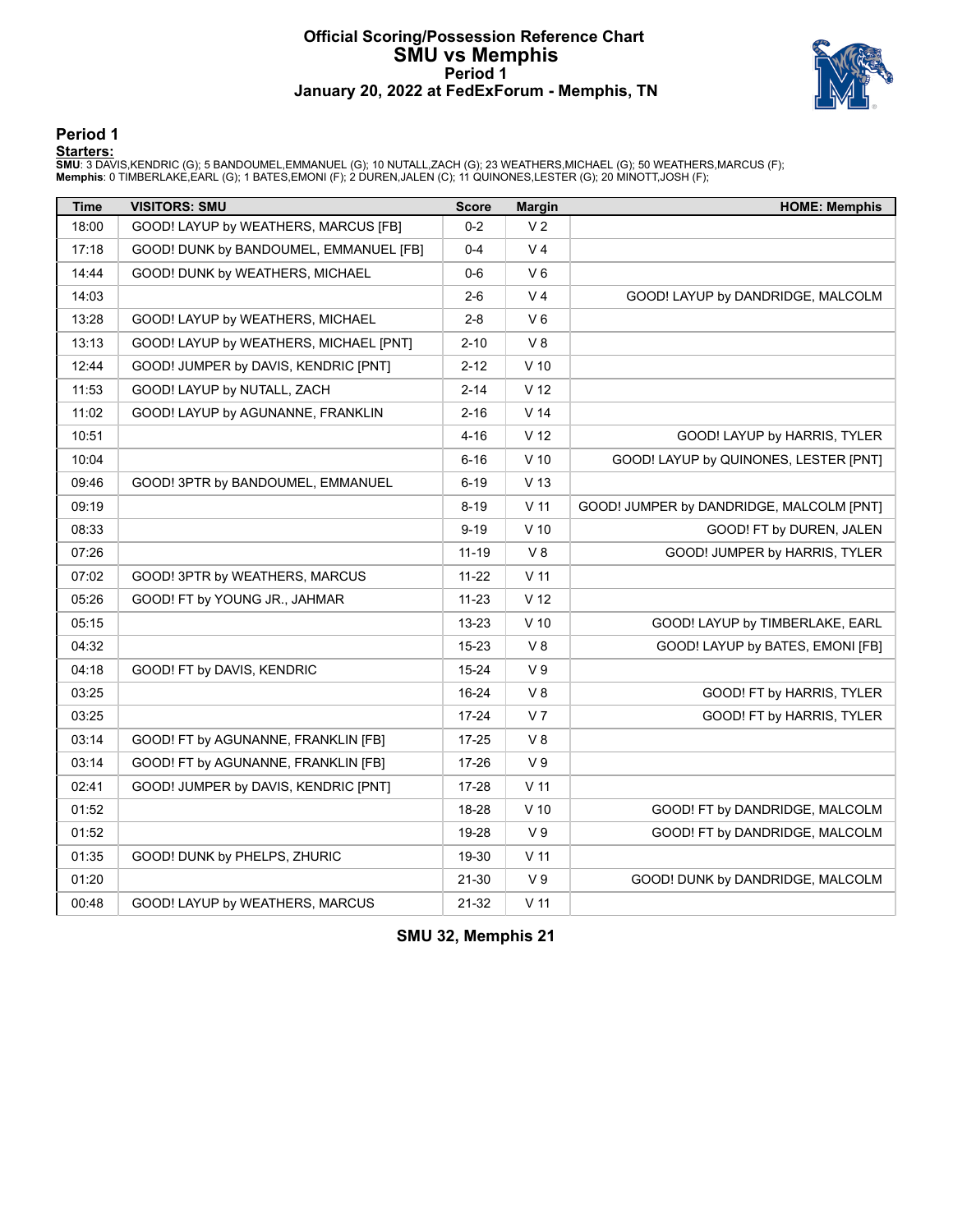#### **Official Scoring/Possession Reference Chart SMU vs Memphis Period 2 January 20, 2022 at FedExForum - Memphis, TN**



### **Period 2**

<mark>Starters:</mark><br>SMU: 3 DAVIS,KENDRIC (G); 5 BANDOUMEL,EMMANUEL (G); 10 NUTALL,ZACH (G); 23 WEATHERS,MICHAEL (G); 50 WEATHERS,MARCUS (F);<br>**Memphis**: 0 TIMBERLAKE,EARL (G); 1 BATES,EMONI (F); 2 DUREN,JALEN (C); 11 QUINONES,LESTE

| <b>Time</b> | <b>VISITORS: SMU</b>                 | <b>Score</b> | <b>Margin</b>   | <b>HOME: Memphis</b>               |
|-------------|--------------------------------------|--------------|-----------------|------------------------------------|
| 18:40       |                                      | 23-32        | V <sub>9</sub>  | GOOD! DUNK by DUREN, JALEN [FB]    |
| 18:16       |                                      | 25-32        | V 7             | GOOD! LAYUP by DUREN, JALEN        |
| 17:31       |                                      | 27-32        | V <sub>5</sub>  | GOOD! LAYUP by TIMBERLAKE, EARL    |
| 17:02       | GOOD! LAYUP by WEATHERS, MICHAEL     | 27-34        | V <sub>7</sub>  |                                    |
| 16:32       |                                      | 29-34        | V <sub>5</sub>  | GOOD! LAYUP by DUREN, JALEN        |
| 15:01       |                                      | 31-34        | $V_3$           | GOOD! LAYUP by LOMAX, ALEX [PNT]   |
| 15:01       |                                      | 32-34        | V <sub>2</sub>  | GOOD! FT by LOMAX, ALEX            |
| 14:19       | GOOD! 3PTR by WEATHERS, MICHAEL      | 32-37        | V <sub>5</sub>  |                                    |
| 13:13       |                                      | 34-37        | $V_3$           | GOOD! JUMPER by DUREN, JALEN [PNT] |
| 12:49       | GOOD! 3PTR by DAVIS, KENDRIC         | 34-40        | $V_6$           |                                    |
| 12:32       |                                      | 36-40        | V <sub>4</sub>  | GOOD! LAYUP by LOMAX, ALEX [PNT]   |
| 12:07       |                                      | 37-40        | $V_3$           | GOOD! FT by DUREN, JALEN           |
| 12:07       |                                      | 38-40        | V <sub>2</sub>  | GOOD! FT by DUREN, JALEN           |
| 11:38       | GOOD! LAYUP by BANDOUMEL, EMMANUEL   | 38-42        | V 4             |                                    |
| 11:08       | GOOD! FT by BANDOUMEL, EMMANUEL [FB] | 38-43        | V <sub>5</sub>  |                                    |
| 11:08       | GOOD! FT by BANDOUMEL, EMMANUEL [FB] | 38-44        | $V_6$           |                                    |
| 11:08       | GOOD! FT by BANDOUMEL, EMMANUEL [FB] | 38-45        | V <sub>7</sub>  |                                    |
| 10:27       | GOOD! 3PTR by BANDOUMEL, EMMANUEL    | 38-48        | $V$ 10          |                                    |
| 10:04       |                                      | 41-48        | V <sub>7</sub>  | GOOD! 3PTR by HARRIS, TYLER        |
| 08:51       | GOOD! LAYUP by WEATHERS, MARCUS      | 41-50        | V <sub>9</sub>  |                                    |
| 08:51       | GOOD! FT by WEATHERS, MARCUS         | 41-51        | $V$ 10          |                                    |
| 08:28       |                                      | 42-51        | V <sub>9</sub>  | GOOD! FT by TIMBERLAKE, EARL       |
| 08:06       | GOOD! FT by YOUNG JR., JAHMAR        | 42-52        | $V$ 10          |                                    |
| 08:06       | GOOD! FT by YOUNG JR., JAHMAR        | 42-53        | V <sub>11</sub> |                                    |
| 07:29       |                                      | 44-53        | V <sub>9</sub>  | GOOD! LAYUP by HARRIS, TYLER       |
| 06:56       | GOOD! JUMPER by DAVIS, KENDRIC       | 44-55        | V <sub>11</sub> |                                    |
| 06:40       |                                      | 46-55        | V <sub>9</sub>  | GOOD! LAYUP by QUINONES, LESTER    |
| 06:17       | GOOD! DUNK by YOUNG JR., JAHMAR      | 46-57        | V <sub>11</sub> |                                    |
| 05:27       | GOOD! 3PTR by DAVIS, KENDRIC         | 46-60        | V <sub>14</sub> |                                    |
| 03:10       |                                      | 48-60        | V <sub>12</sub> | GOOD! JUMPER by BATES, EMONI [PNT] |
| 03:01       | GOOD! FT by DAVIS, KENDRIC           | 48-61        | V <sub>13</sub> |                                    |
| 02:41       | GOOD! LAYUP by DAVIS, KENDRIC [FB]   | 48-63        | V <sub>15</sub> |                                    |
| 02:31       |                                      | 49-63        | V <sub>14</sub> | GOOD! FT by MINOTT, JOSH           |
| 02:31       |                                      | 50-63        | V <sub>13</sub> | GOOD! FT by MINOTT, JOSH           |
| 01:57       |                                      | 52-63        | $V$ 11          | GOOD! LAYUP by MINOTT, JOSH [PNT]  |
| 01:46       | GOOD! FT by PHELPS, ZHURIC           | 52-64        | V <sub>12</sub> |                                    |
| 01:46       | GOOD! FT by PHELPS, ZHURIC           | 52-65        | V <sub>13</sub> |                                    |
| 01:20       | GOOD! FT by DAVIS, KENDRIC           | 52-66        | V <sub>14</sub> |                                    |
| 01:04       |                                      | 54-66        | V <sub>12</sub> | GOOD! LAYUP by HARRIS, TYLER       |
| 00:54       | GOOD! FT by DAVIS, KENDRIC           | 54-67        | V <sub>13</sub> |                                    |
| 00:42       |                                      | 56-67        | $V$ 11          | GOOD! LAYUP by HARRIS, TYLER       |
| 00:40       | GOOD! FT by DAVIS, KENDRIC           | 56-68        | V <sub>12</sub> |                                    |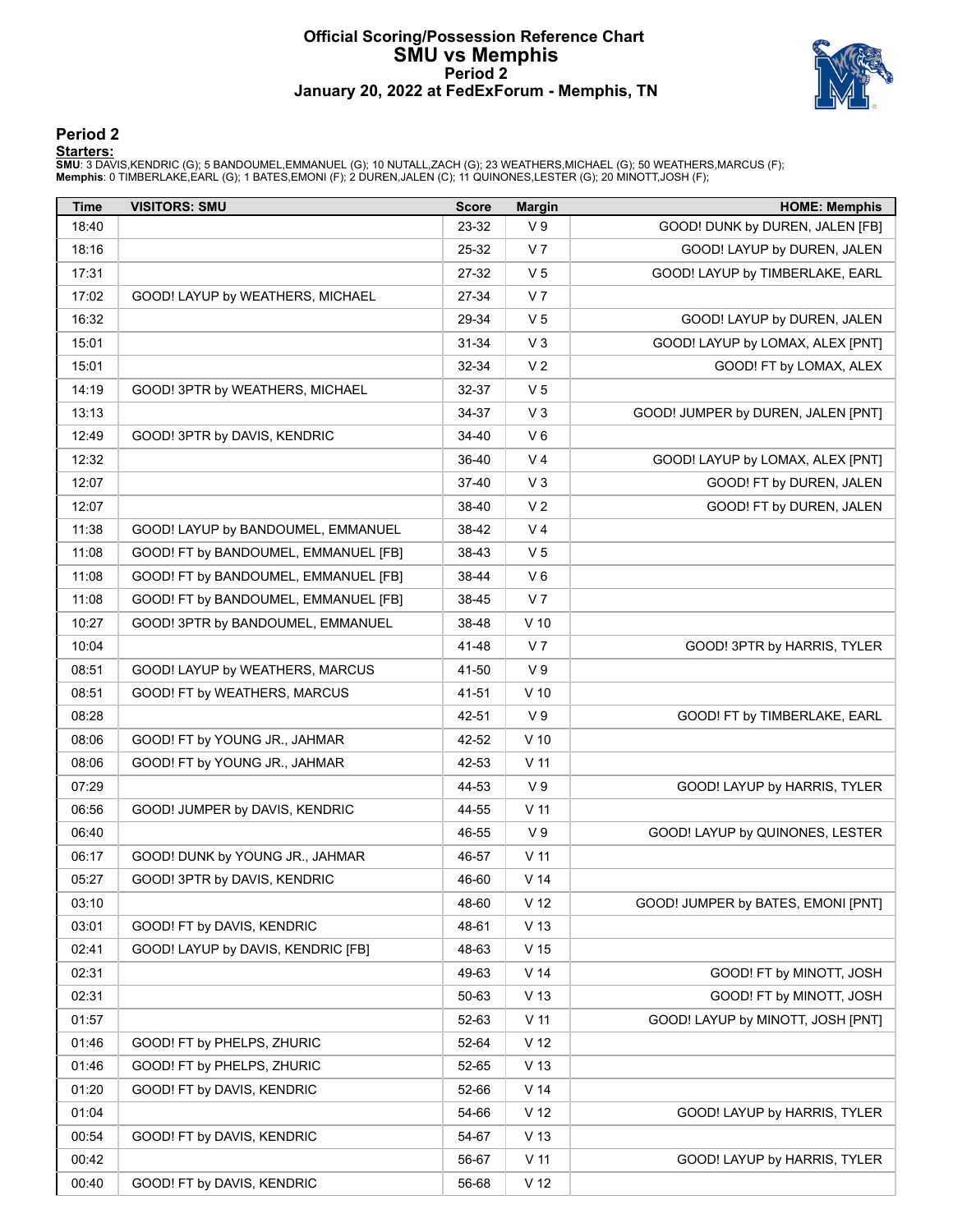| Time  | <b>VISITORS: SMU</b>         | <b>Score</b> | <b>Margin</b>   | <b>HOME: Memphis</b>               |
|-------|------------------------------|--------------|-----------------|------------------------------------|
| 00:40 | GOOD! FT by DAVIS, KENDRIC   | 56-69        | V <sub>13</sub> |                                    |
| 00:31 |                              | 58-69        | V 11            | GOOD! DUNK by JACOBS, TADARIUS     |
| 00:13 |                              | 60-69        | V <sub>9</sub>  | GOOD! JUMPER by BATES, EMONI [PNT] |
| 00:11 | GOOD! FT by WEATHERS, MARCUS | 60-70        | $V$ 10          |                                    |
| 00:06 |                              | 62-70        | V8              | GOOD! LAYUP by HARRIS, TYLER       |

**SMU 70, Memphis 62**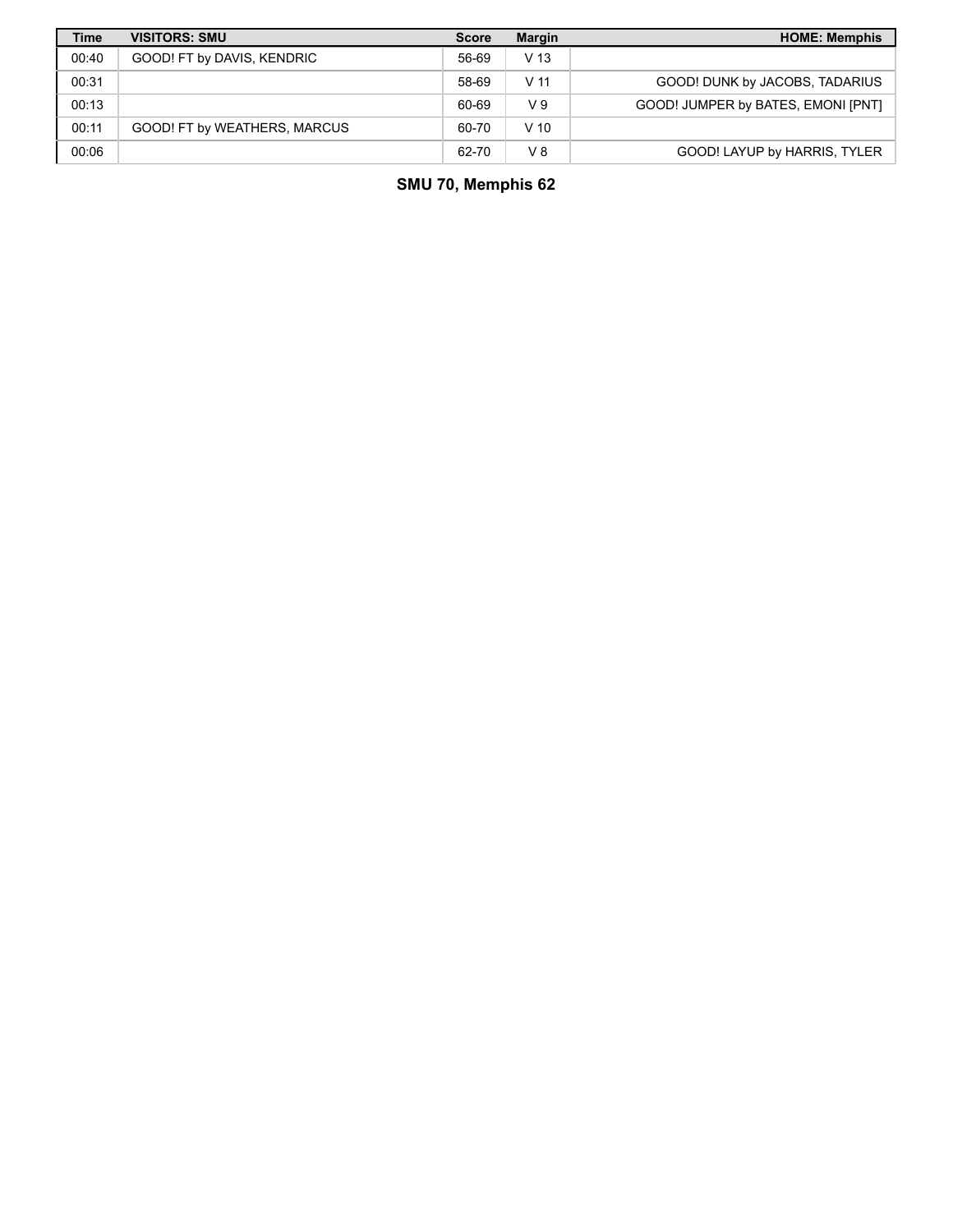#### **Official Substitutions Log SMU vs Memphis Period 1 January 20, 2022 at FedExForum - Memphis, TN**



| <b>VISITORS: SMU</b>           | <b>Time</b>    | <b>Score</b> | <b>HOME: Memphis</b>                              |
|--------------------------------|----------------|--------------|---------------------------------------------------|
| 3 DAVIS, KENDRIC               |                |              | 0 TIMBERLAKE, EARL                                |
| 5 BANDOUMEL, EMMANUEL          |                |              | 1 BATES, EMONI                                    |
| 10 NUTALL, ZACH                |                |              | 2 DUREN, JALEN                                    |
| 23 WEATHERS, MICHAEL           |                |              | 11 QUINONES, LESTER                               |
| 50 WEATHERS, MARCUS            |                |              | 20 MINOTT, JOSH                                   |
|                                | 18:00          | $2 - 0$      | SUB OUT: TIMBERLAKE, EARL                         |
|                                | 18:00          |              | SUB IN: LOMAX, ALEX                               |
|                                | 15:59          | $4 - 0$      | SUB OUT: BATES, EMONI                             |
|                                | 15:59          |              | SUB OUT: DUREN, JALEN                             |
|                                | 15:59          |              | SUB OUT: MINOTT, JOSH                             |
|                                | 15:59          |              | SUB IN: TIMBERLAKE, EARL                          |
|                                | 15:59          |              | SUB IN: HARRIS, TYLER                             |
|                                | 15:59          |              | SUB IN: DANDRIDGE, MALCOLM                        |
| SUB OUT: 50 WEATHERS, MARCUS   | 15:59          |              |                                                   |
| SUB IN: 25 CLARK, TRISTAN      | 15:59          | $6-0$        |                                                   |
|                                | 14:18<br>14:18 |              | SUB OUT: LOMAX, ALEX<br>SUB OUT: QUINONES, LESTER |
|                                | 14:18          |              | SUB IN: BATES, EMONI                              |
|                                | 14:18          |              | SUB IN: MINOTT, JOSH                              |
| SUB OUT: 10 NUTALL, ZACH       | 14:18          |              |                                                   |
| SUB IN: 1 PHELPS, ZHURIC       | 14:18          |              |                                                   |
|                                | 13:13          | $10 - 2$     | SUB OUT: DANDRIDGE, MALCOLM                       |
|                                | 13:13          |              | SUB IN: DUREN, JALEN                              |
| SUB OUT: 5 BANDOUMEL, EMMANUEL | 13:13          |              |                                                   |
| SUB OUT: 25 CLARK, TRISTAN     | 13:13          |              |                                                   |
| SUB IN: 33 AGUNANNE, FRANKLIN  | 13:13          |              |                                                   |
| SUB IN: 50 WEATHERS, MARCUS    | 13:13          |              |                                                   |
|                                | 12:41          | $12 - 2$     | SUB OUT: HARRIS, TYLER                            |
|                                | 12:41          |              | SUB IN: QUINONES, LESTER                          |
|                                | 12:09          | $12 - 2$     | SUB OUT: TIMBERLAKE, EARL                         |
|                                | 12:09          |              | SUB OUT: MINOTT, JOSH                             |
|                                | 12:09          |              | SUB IN: LOMAX, ALEX                               |
|                                | 12:09          |              | SUB IN: HARRIS, TYLER                             |
| SUB OUT: 3 DAVIS, KENDRIC      | 12:09          |              |                                                   |
| SUB OUT: 23 WEATHERS, MICHAEL  | 12:09          |              |                                                   |
| SUB IN: 5 BANDOUMEL, EMMANUEL  | 12:09          |              |                                                   |
| SUB IN: 10 NUTALL, ZACH        | 12:09          |              |                                                   |
|                                | 09:26          | $19-6$       | SUB OUT: BATES, EMONI                             |
|                                | 09:26          |              | SUB IN: DANDRIDGE, MALCOLM                        |
| SUB OUT: 1 PHELPS, ZHURIC      | 09:26          |              |                                                   |
| SUB OUT: 10 NUTALL, ZACH       | 09:26          |              |                                                   |
| SUB IN: 3 DAVIS, KENDRIC       | 09:26          |              |                                                   |
| SUB IN: 23 WEATHERS, MICHAEL   | 09:26          |              |                                                   |
| SUB OUT: 33 AGUNANNE, FRANKLIN | 09:26          |              |                                                   |
| SUB IN: 25 CLARK, TRISTAN      | 09:26          |              |                                                   |
|                                | 06:46          | $22 - 11$    | SUB OUT: LOMAX, ALEX                              |
|                                | 06:46          |              | SUB IN: TIMBERLAKE, EARL                          |
| SUB OUT: 25 CLARK, TRISTAN     | 05:56          | $22 - 11$    |                                                   |
| SUB IN: 21 YOUNG JR., JAHMAR   | 05:56          |              |                                                   |
| SUB OUT: 23 WEATHERS, MICHAEL  | 05:43          | $22 - 11$    |                                                   |
| SUB IN: 1 PHELPS, ZHURIC       | 05:43          |              |                                                   |
|                                | 05:26          | $22 - 11$    | SUB OUT: DANDRIDGE, MALCOLM                       |
|                                | 05:26          |              | <b>SUB IN: BATES, EMONI</b>                       |
| SUB OUT: 50 WEATHERS, MARCUS   | 05:26          |              |                                                   |
| SUB IN: 2 SMITH, JALEN         | 05:26          |              |                                                   |
|                                | 04:18          | $23 - 15$    | SUB OUT: TIMBERLAKE, EARL                         |
|                                | 04:18          |              | SUB OUT: QUINONES, LESTER                         |
|                                | 04:18          |              | SUB IN: LOMAX, ALEX                               |
|                                | 04:18          |              | SUB IN: JACOBS, TADARIUS                          |
| SUB OUT: 21 YOUNG JR., JAHMAR  | 03:25          | $24 - 15$    |                                                   |
| SUB IN: 33 AGUNANNE, FRANKLIN  | 03:25          |              |                                                   |
|                                | 03:25          |              | SUB OUT: HARRIS, TYLER                            |
|                                | 03:25          |              | SUB IN: QUINONES, LESTER                          |
|                                | 03:14          | $26-17$      | SUB OUT: DUREN, JALEN                             |
|                                | 03:14          |              | SUB IN: DANDRIDGE, MALCOLM                        |
|                                | 01:52          | 28-18        | SUB OUT: JACOBS, TADARIUS                         |
|                                | 01:52          |              | SUB IN: HARRIS, TYLER                             |
| SUB OUT: 2 SMITH, JALEN        | 01:52          |              |                                                   |
| SUB OUT: 33 AGUNANNE, FRANKLIN | 01:52          |              |                                                   |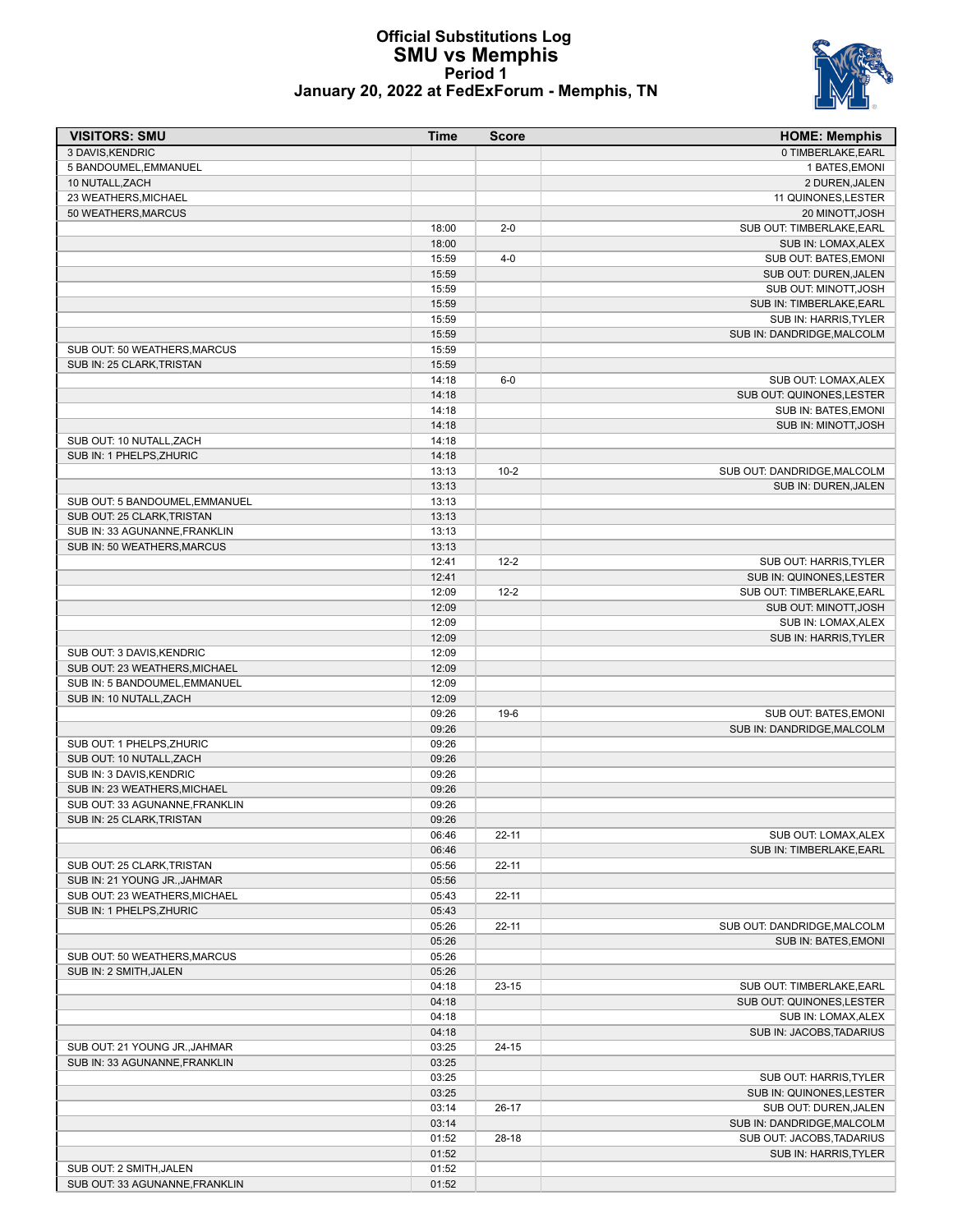| <b>VISITORS: SMU</b>        | Time  | Score | <b>HOME: Memphis</b> |
|-----------------------------|-------|-------|----------------------|
| SUB IN: 10 NUTALL.ZACH      | 01:52 |       |                      |
| SUB IN: 50 WEATHERS, MARCUS | 01:52 |       |                      |

**SMU 32, Memphis 21**